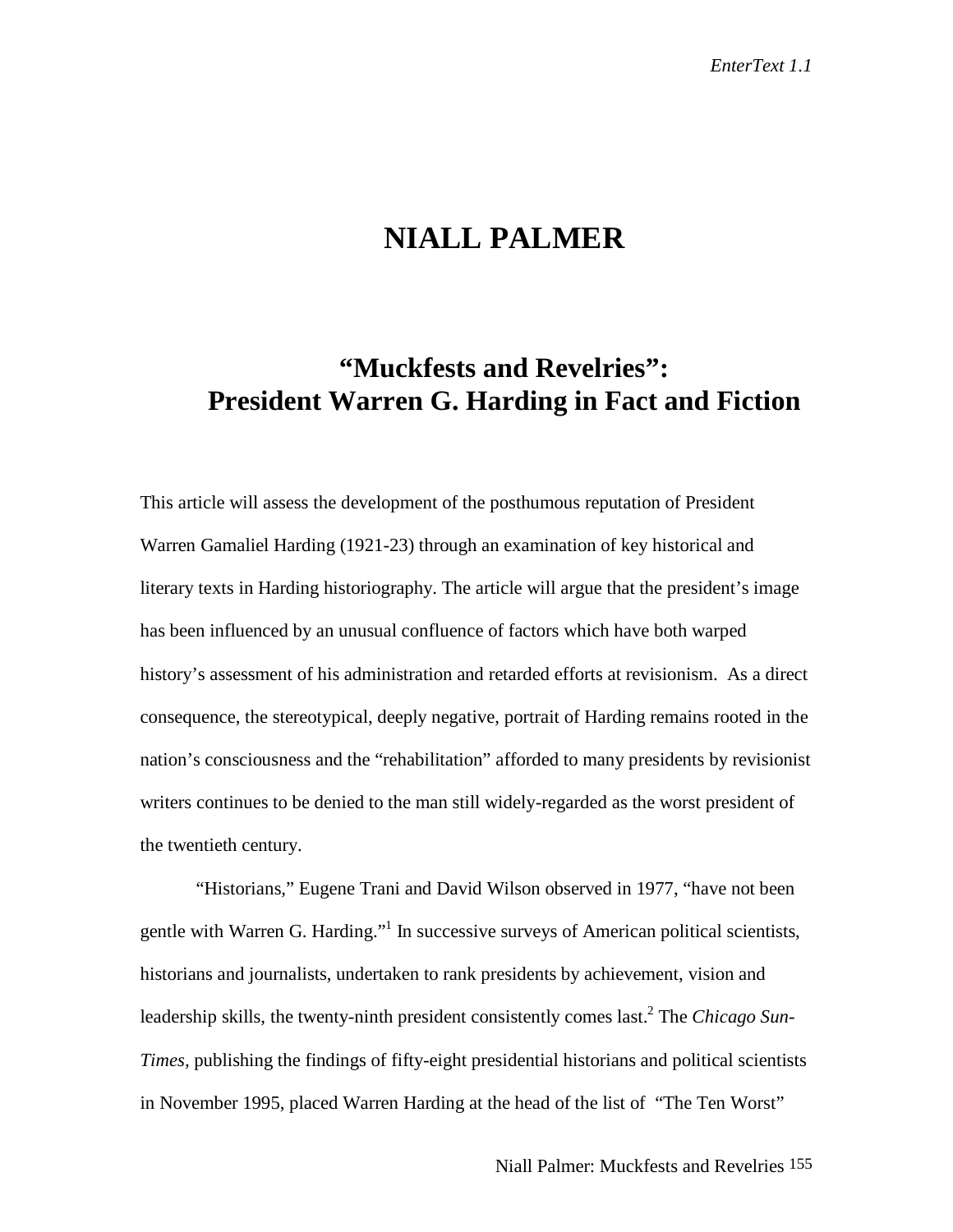Presidents.<sup>3</sup> A 1996 *New York Times* poll branded Harding an outright "failure," alongside two presidents who presided over the pre-Civil War crisis, Franklin Pierce and James Buchanan. The academic merit and methodological underpinnings of such surveys are inevitably flawed. Nonetheless, in most cases, presidential status assessments are fluid, reflecting the fluctuations of contemporary opinion and occasional waves of academic revisionism. The Carter Administration, reevaluated by writers such as John Dumbrell and Douglas Brinkley, has now escaped the "below average" categories to which it was assigned after 1981 and attained an "average" ranking, above that of Ronald Reagan, in the 1994 Murray-Blessing poll. $4$ 

The Harding presidency, however, is the exception to this trend. Despite efforts by a few authors in the late twentieth century, the resoundingly negative portrayals of the Harding period that first developed in the 1920s and 1930s remain deeply rooted in the public mind. This is at least partly due to the position which the 1921-23 administration occupies in twentieth-century history. Its sheer brevity makes it hard to assign to the era of "normalcy" anything more than a passing influence upon American and world affairs. William Allen White, a newspaper editor and one-time Harding confidante, termed it "a sort of intermezzo between President Wilson...and President Coolidge."<sup>5</sup> Sandwiched between World War I and the New Deal era, the Harding presidency is usually represented as a vulgar and reactionary stopgap.

The apparent historical irrelevance of the Harding presidency can also be attributed to shifting academic and popular expectations of presidential performance in the interwar period. Even during the 1920s, the executive styles of Harding and Calvin Coolidge, were regarded as outmoded – more suited to the previous century than to the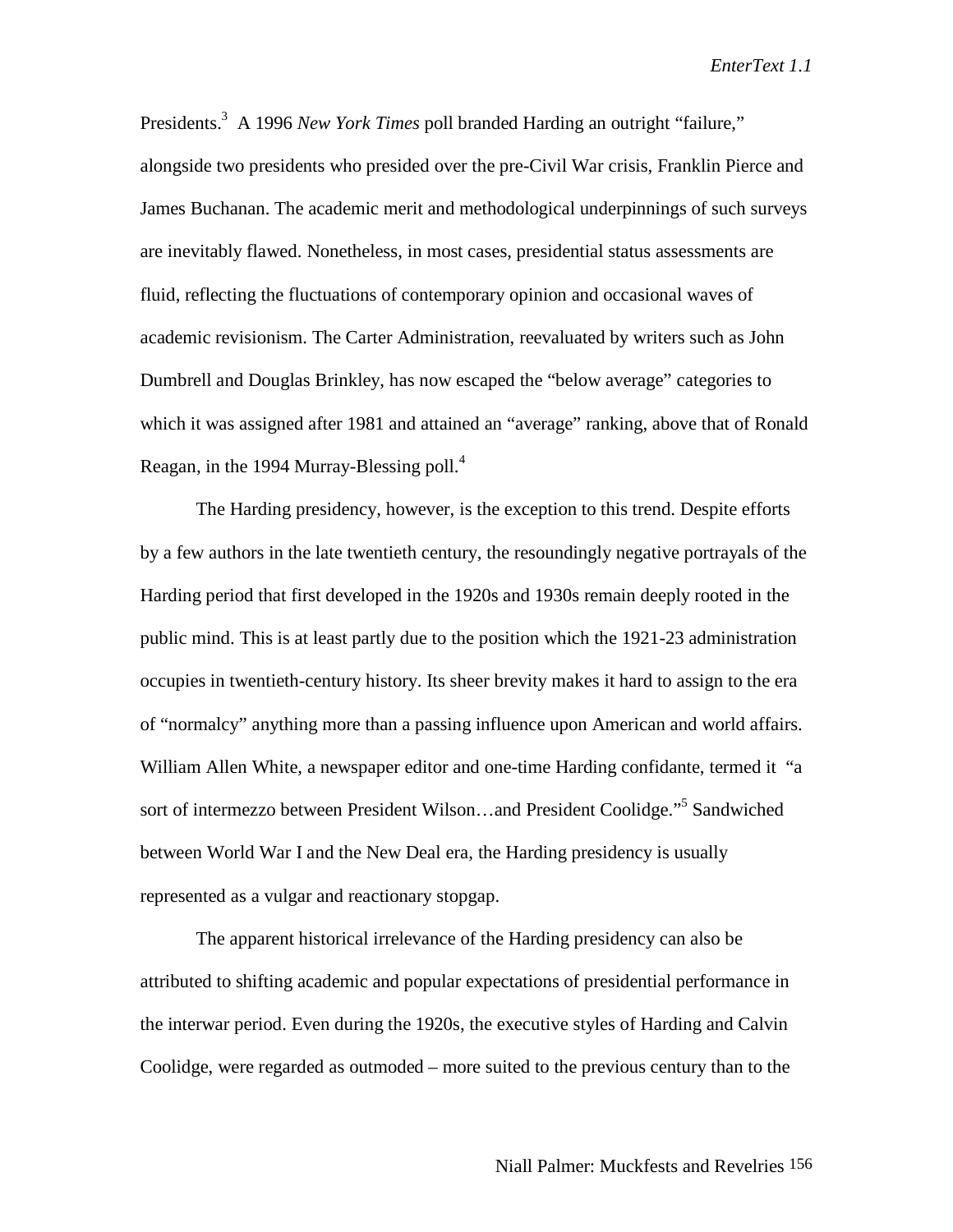restless, materialistic nation rapidly emerging after 1918. Both Harding and Coolidge favoured a reactive, rather than proactive, mode of executive leadership, predicated upon the presidency's coequal existence with an independent, assertive Congress. Though Harding would ultimately change his view, he entered the Oval Office on March 4, 1921 with the conviction that "imperial" presidencies unbalanced the body politic and were acceptable only in times of national emergency, such as the Civil or First World Wars. He had supported centralisation of economic and industrial power by the Federal Government in 1917, but urged Wilson to facilitate its decentralisation immediately the war had ended.

The New Deal and Second World War years provided a starkly different ideological compass for historians. The Depression discredited not only the economic policies of the Republican era but also its political leaders. Arthur Schlesinger, Jr., Clinton Rossiter, Richard Neustadt, and an entire generation of liberal historians viewed the presidency as a dynamic office, setting the nation's agenda and driving the engines of reform. Inspired by the example of Franklin Roosevelt, they regarded the Harding-Coolidge model as hopelessly antiquated. This view predominated in histories and political science texts until the 1980s, when a conservative resurgence in American politics produced revisions of the reputations of Presidents Coolidge, Hoover and Eisenhower. Nowhere was this revisionism more clearly signalled than in the White House itself when, in 1981, the new Republican President, Ronald Reagan, ordered a portrait of Coolidge to be hung in the Cabinet Room.

Warren Harding, however, did not experience a similar rise in esteem. Unlike Coolidge, he could hardly be depicted as an amusing icon of his era, presiding in majestic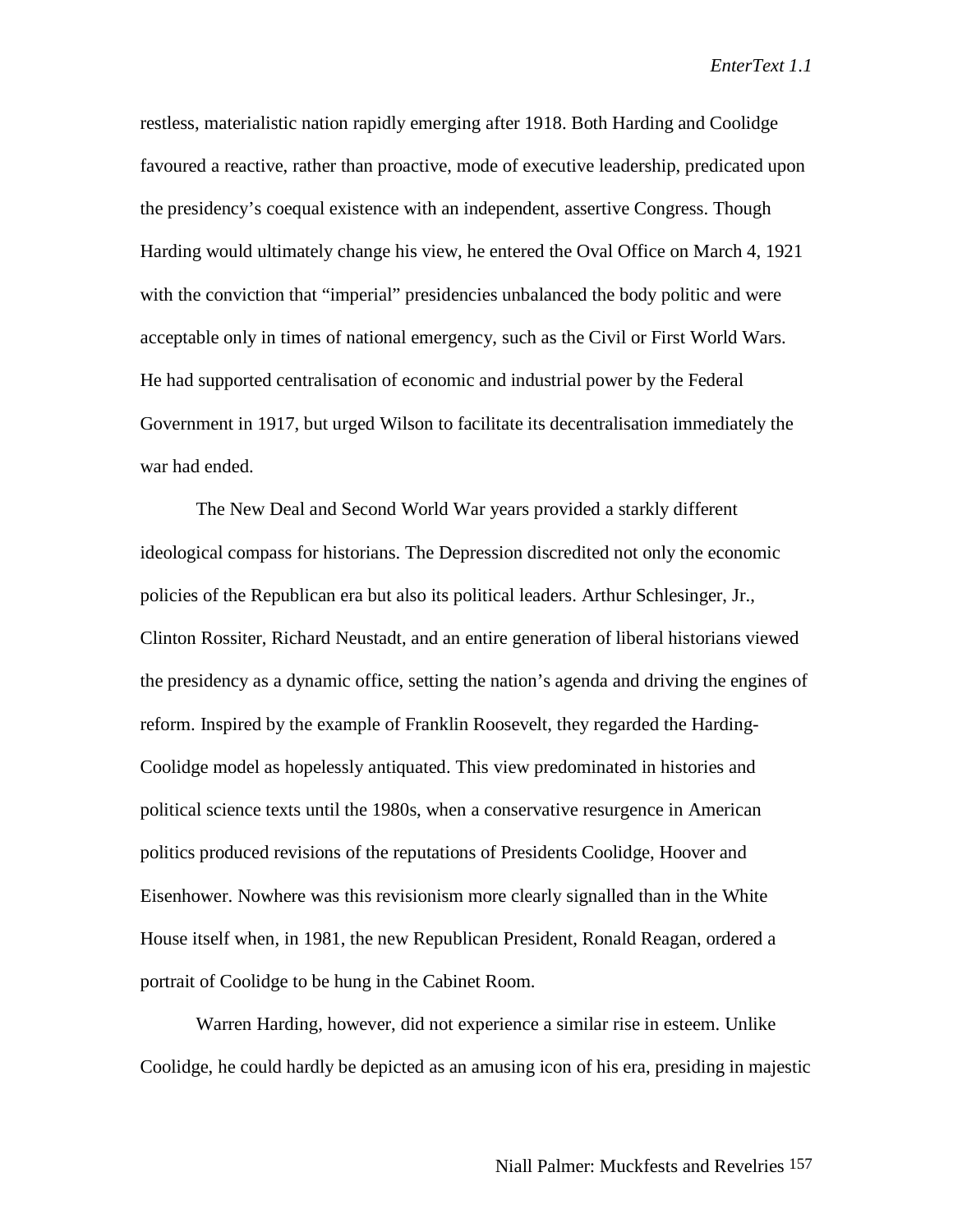silence over the Great Bull Market. Nor was he recast, with Hoover, as a well-intentioned humanitarian. Historians and political scientists had long since abandoned Harding's reputation to the tender mercies of sensation-seeking writers and discredited public officials and it was generally considered irretrievable.

The customary and stereotypical portrait of the twenty-ninth president is devoid of either objectivity or political detail. Harding administration policies, if recalled at all, are normally described in shorthand, permitting writers to move swiftly on to more engrossing tales of scandal, adultery and murder. To contemporary audiences, Harding has become an almost complete caricature – a bumbling oaf or lecherous slob; the tool of corrupt party bosses and a tyrannical wife. Harding's story is told only for its entertainment value or for its symbolic resonance as a morality tale. Beyond this, his presidency has little substantive presence in historical accounts, and still less in political science analyses.

The extraordinarily long delay in the release of Harding's presidential papers accelerated his reputation's decline. After her husband's funeral, Florence Harding took charge of most of the administration's official papers and Harding's personal correspondence and embarked on a month-long, sort-and-burn operation which, according to Francis Russell, deprived historians of many key documents which might have unlocked some of the mysteries surrounding the 1921-23 period.<sup>6</sup>

#### **The Rise and Fall of Warren Harding**

The nomination by the Republican Party of Ohio Senator Harding for President in June 1920 was met with widespread surprise and disappointment by the American political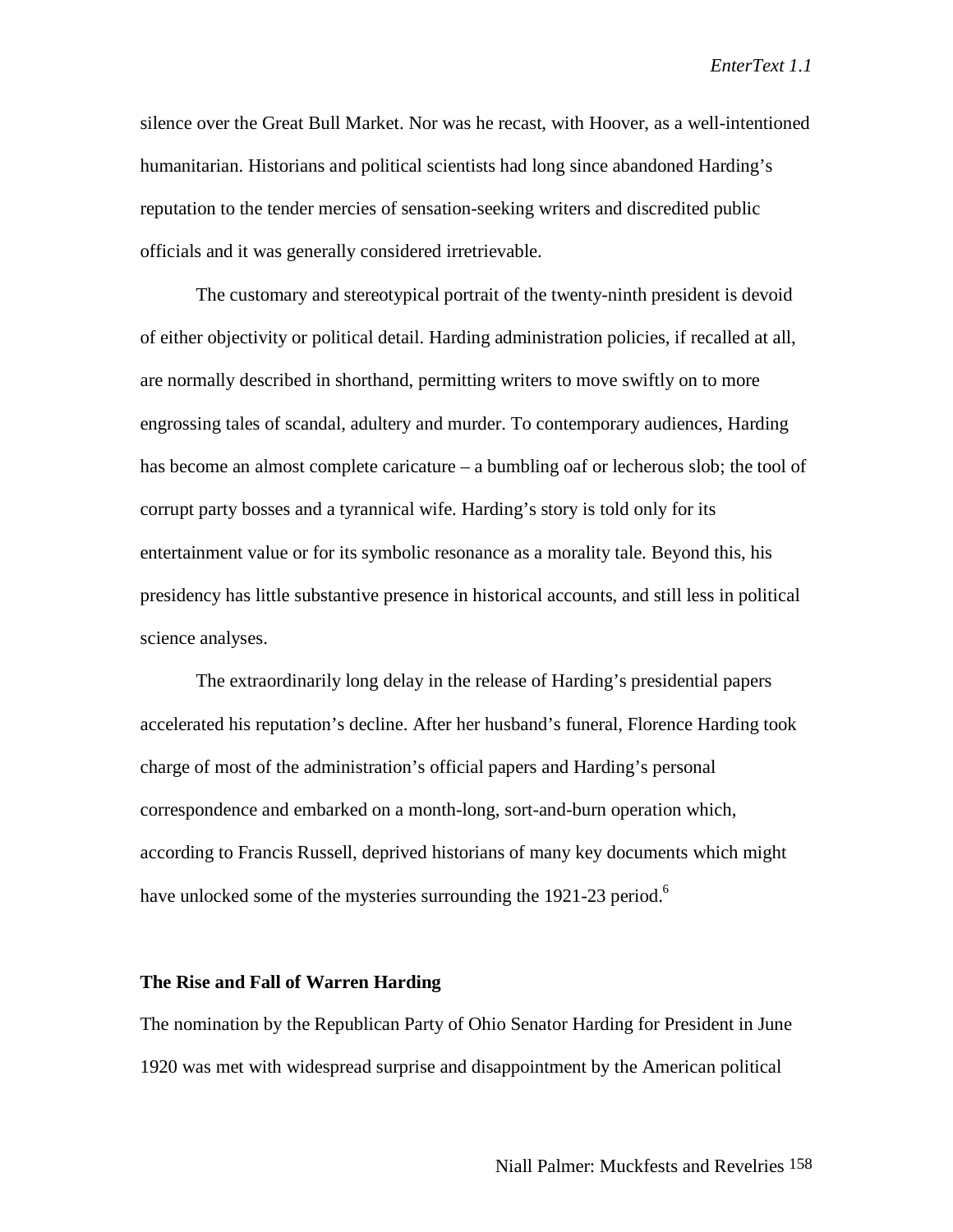establishment and press. The prevailing suspicion was that Harding's selection resulted from a "conspiracy" between a "cabal" of conservative Republican leaders and oil barons seeking a president whom they could manipulate. This *coup* was alleged to have been perpetrated in a "smoke-filled room" in Chicago's Blackstone Hotel. These rumours damaged the nominee's public image from the outset. The verdict of *The Outlook*, a contemporary news journal, typified the cynicism which greeted his elevation: "The selfappointed Congressional Committee have nominated a man who they believe will not quarrel."<sup>7</sup>

Harding was schooled in the savage tradition of Ohio state politics and learned quickly that party loyalty and 'boosterism' brought their own rewards.<sup>8</sup> He took sides when compelled to do so, but hated division, particularly factional warfare inside his own party, and worked hard to mend fences and facilitate compromise. This earned him a reputation for flexibility which colleagues often mistook for weakness. Harding was not politically weak but he was, on occasion, a less than shrewd judge of character. Harry Daugherty's lack of legal experience should have precluded him from running the Justice Department, but he had worked tirelessly, as campaign manager, to promote his old friend's career and the new president felt indebted to him. Republicans would later come to regret Harding's selection of Albert Fall as Secretary of the Interior and Charlie Forbes to head Veterans' Affairs.<sup>9</sup> Nevertheless, the choice of Fall was greeted with almost unanimous Congressional approval and most of the president-elect's key cabinet appointments – Charles Evans Hughes as Secretary of State, Herbert Hoover at Commerce, Andrew Mellon as Treasury Secretary and Henry Wallace at Agriculture – were well-judged. Harding's "Best Minds" cabinet was one of the strongest of the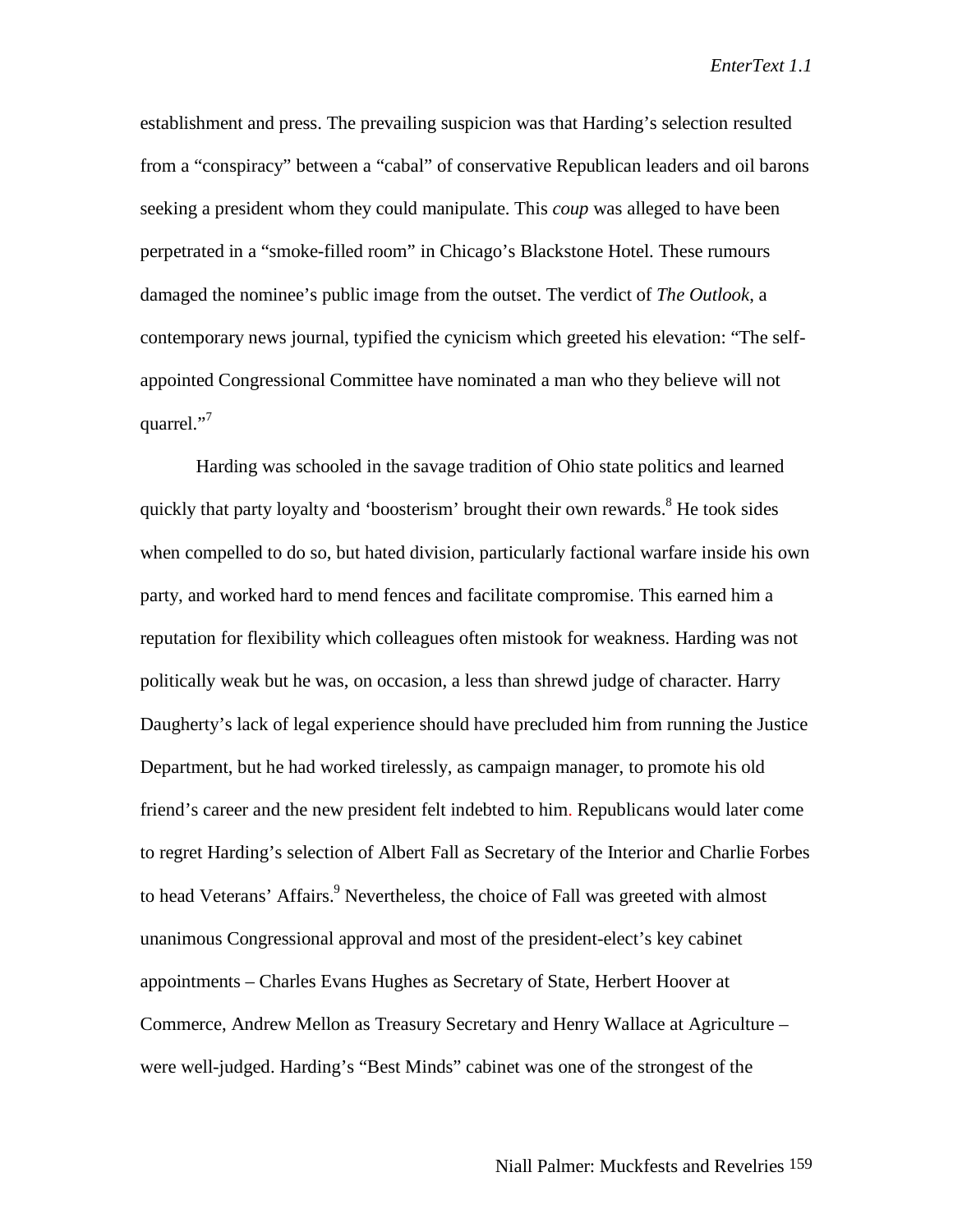twentieth century. The "Best Minds" reflected less Harding's sense of inadequacy than his self-confidence, in selecting men regarded as intellectually superior to himself. Adopting the "chairman of the board" management style later employed by Eisenhower, Harding deliberately avoided the style of his predecessor, Woodrow Wilson, who would probably have dispensed with a cabinet altogether had decency permitted.

 Harding's political personality appeared to undergo a transformation in his transition from the legislature to the executive. Harding always preferred compromise but could be firm and even wily when the situation demanded.<sup>10</sup> Harding often found himself accused of "Wilsonian" high-handedness as he attempted to push the administration's programme for economic recovery through the Republican-controlled Congress.<sup>11</sup> Harding's administration was, as already noted, far from progressive, particularly in its attitude to striking workers and labour unions, but the president often showed signs of a more natural active-interventionist political personality than his successor, Calvin Coolidge. He alarmed conservatives by speeding up the release and pardon of antiwar activists jailed under the Wilson administration, with his vigorous pursuit of the eighthour industrial working day, and with a 1921 speech on civil rights in Birmingham, Alabama, which stirred a hornets' nest of controversy for its suggestion that it was hypocritical that America's freedoms were proclaimed, but not applied to blacks. The Republicans had been carried to power on a tide of isolationist sentiment in 1920 but he battled with Congressional Republicans over his ambition to lead the US into the newlyestablished World Court, which most isolationists regarded as a 'back-door' for US participation in the League of Nations, which had recently been rejected.<sup>12</sup>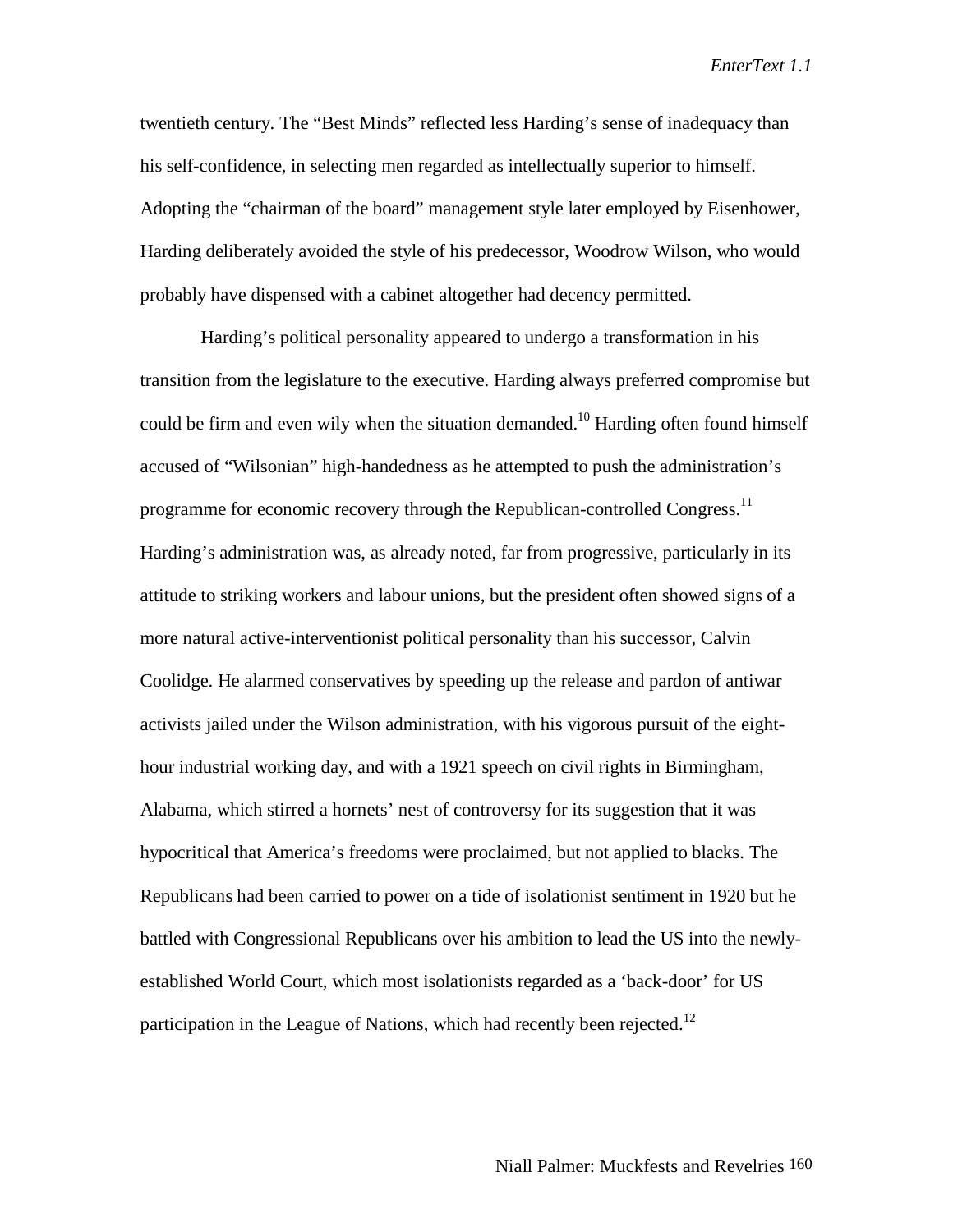Through the two and a half years of his presidency, Harding's popularity remained high and ran consistently ahead of that of his party in Congress. The economic recession inherited from Wilson had dissipated by the midpoint of 1923 and the stage seemed set for Harding's re-election. The president's misfortune was that a few of his erstwhile "cronies," who constituted what became known as the "Ohio Gang," had been engaged in large-scale fraud and profiteering and were incompetent enough to be found out. The president may have turned a blind eye to some of the minor-scale corruption within his administration, accepting it, due to his Ohio background, as a fact of political life. The sheer scale of the frauds connected with Forbes' Veterans Bureau and Fall's Interior Department, however, was unprecedented. The May 1923 suicide of Daugherty's close friend, Jess Smith (known to the Hardings through Daugherty) provoked Harding's last crisis, in which his deeply-rooted loyalty to his friends clashed with his new-found sense of duty as the nation's leader. As he became increasingly aware of the potentially catastrophic implications of the scandals, Harding struggled with the dilemma of whether to reveal the scandals himself or attempt a traditional Ohio cover-up operation. The strain moved him to violence. A visitor, shown into the Red Room of the White House by mistake, found the president holding Forbes against a wall and shaking him by the throat, shouting "You yellow rat! You double-crossing bastard!"<sup>13</sup>

To escape the sense of impending doom, Harding embarked on a tour of the western United States and Alaska in June 1923. His stress, combined with the physical exertion of the ill-fated "Voyage of Understanding," pushed his weakened heart beyond its limits. The president collapsed and doctors announced as possible causes of the illness fatigue, pneumonia and a bout of ptomaine poisoning from eating tainted crabmeat.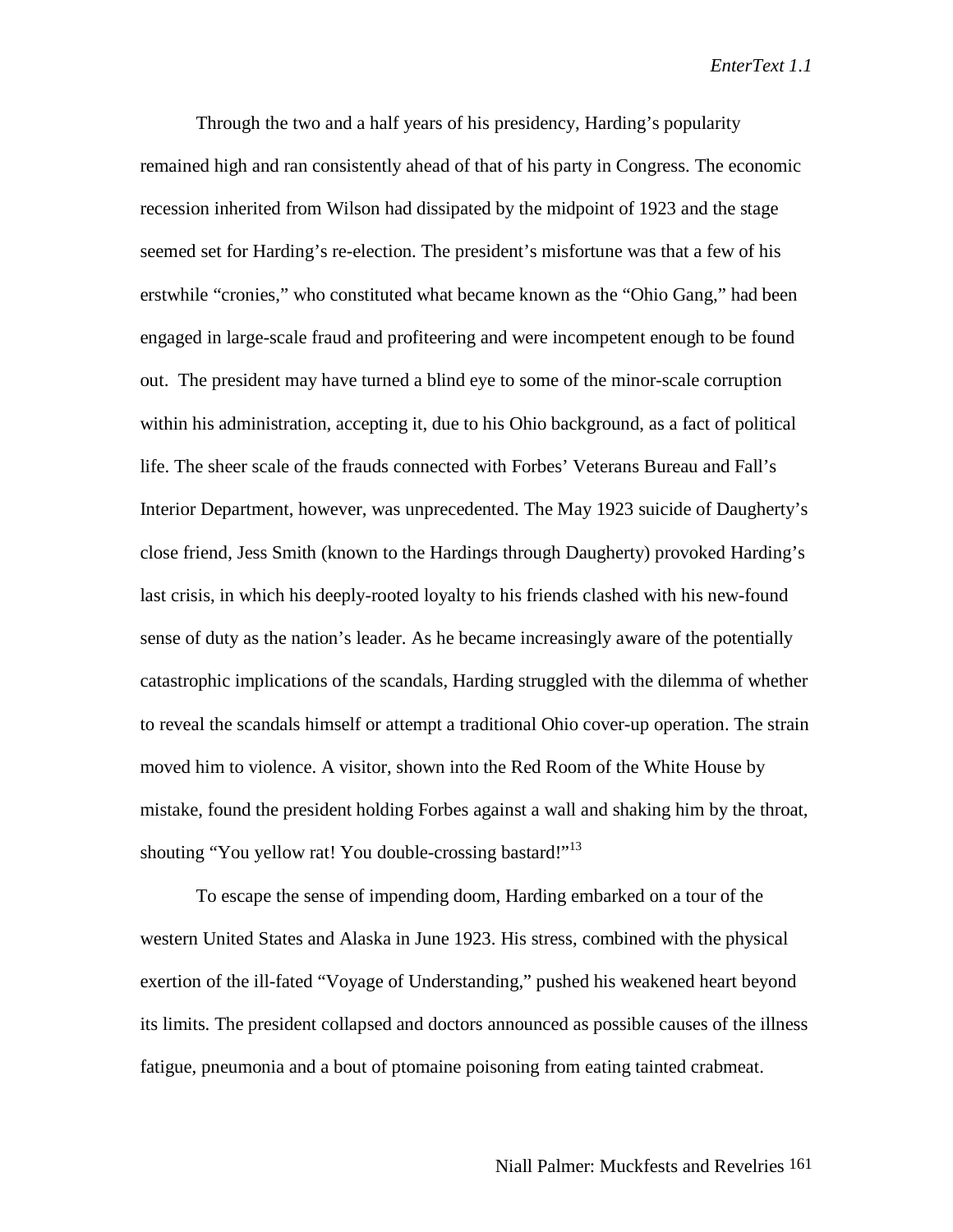Harding was expected to make a slow recovery, but on August 2 1923, he died suddenly, still a generally popular president.<sup>14</sup>

### **The Decline of Harding's Reputation**

At the time of his death, Harding was a well-liked president, as yet untouched by scandal. However, his standing rapidly declined as the Teapot Dome scandals began to emerge. His former colleagues scrambled to avoid the taint of corruption and any association with their erstwhile leader. President Calvin Coolidge, who had entered the White House with solemn promises to carry out his predecessor's programme, could not bring himself even to dedicate the Harding tomb in Marion. Commerce Secretary Herbert Hoover also quietly dropped all mention of Harding's name from his public pronouncements. The scandals failed to damage the perennially lucky Coolidge, who romped home against Democrat John W. Davis in the November 1924 elections and assumed office in his own right in March 1925, as the boom fostered by Harding's economic policies began to gather steam. Instead, Harding's presidency was subject to vicious attack. Harding's reputation was vulnerable on two fronts. As soon became clear, his personal life was not safe from prurient stories. In addition, Harding, with his small-town background and apparently traditional values, was tailor-made to be a personification of the bland smalltown values that were subject to fierce attack by intellectuals of the time, most notably the journalists H. L. Mencken and William Allen White, and novelist Sinclair Lewis.

By 1923, it had become fashionable for writers such as H. L. Mencken to lampoon Middle America's narrow horizons, "hail fellow, well-met" politicians and suffocating conformity; to snipe at its social organisations and at the dress, speech and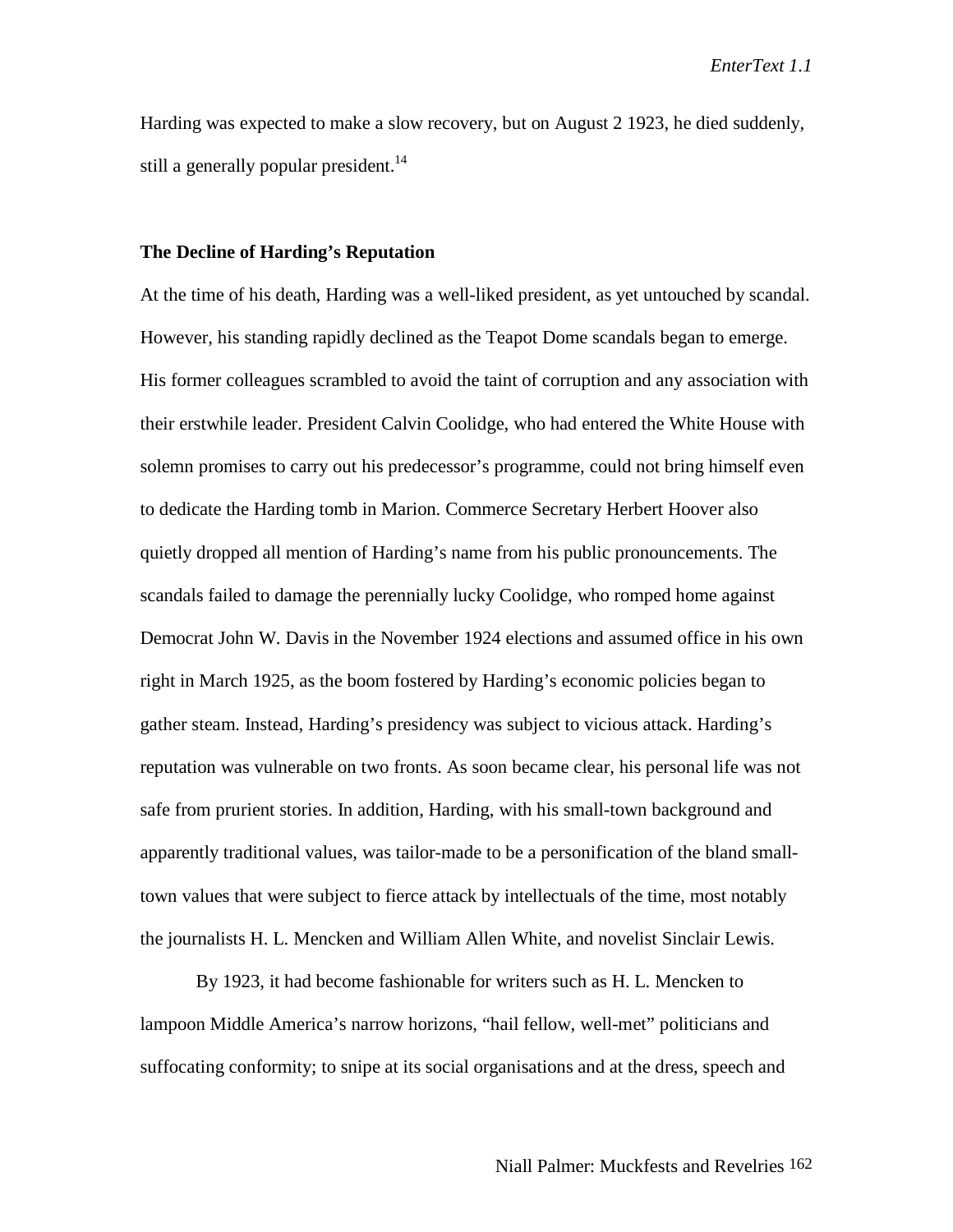social codes of its inhabitants. This latter group were Mencken's "booboisie," the corporeal embodiment of the rising tide of conservative mediocrity which both he and William Allen White so despised.

The power of Sinclair Lewis's novel *Babbitt*, published in 1922, (and, to some extent, its 1920 predecessor, *Main Street*) in influencing journalists' and academics' assessments of Harding cannot be overestimated. There is no evidence that these novels were direct lampoons of Harding and his small-town Ohio origins, but Harding's detractors routinely drew upon them for inspiration. As late as 1992, historian Michael Parrish identified the Lewis novel's eponymous figure directly with Warren Harding.<sup>15</sup>

Lampooning everything from Harding's oratory to his passion for golf, White described Harding as "Main Street in perfect flower."16 Lewis emphasised the cut and colour of George Babbitt's suit and his quasi-religious attachment to BVDs as a way of further underlining the *gaucheries* of Middle American males. White was similarly preoccupied with Warren Harding's sartorial tastes in his account of the Ohio Senator's keynote address to the 1916 Republican Convention:

> His robust frame was encased in well-tailored clothes, creased and pressed for the high moment. His eyeglasses were pinned elegantly to his coat....His statesman's longtailed coat, of the cutaway variety, and his dark trousers were of the latest New York mode.<sup>17</sup>

One of the most fascinating aspects of Harding literature is the influence brought to bear upon the ebbs and flows of the President's reputation by works of fiction. Harding's profile, perhaps more than that of any other President bar Washington or Lincoln, has been shaped as much by *novelists* as by political scientists. Of the handful of major Harding biographers, only Sinclair grasped this fact, observing that Harding had been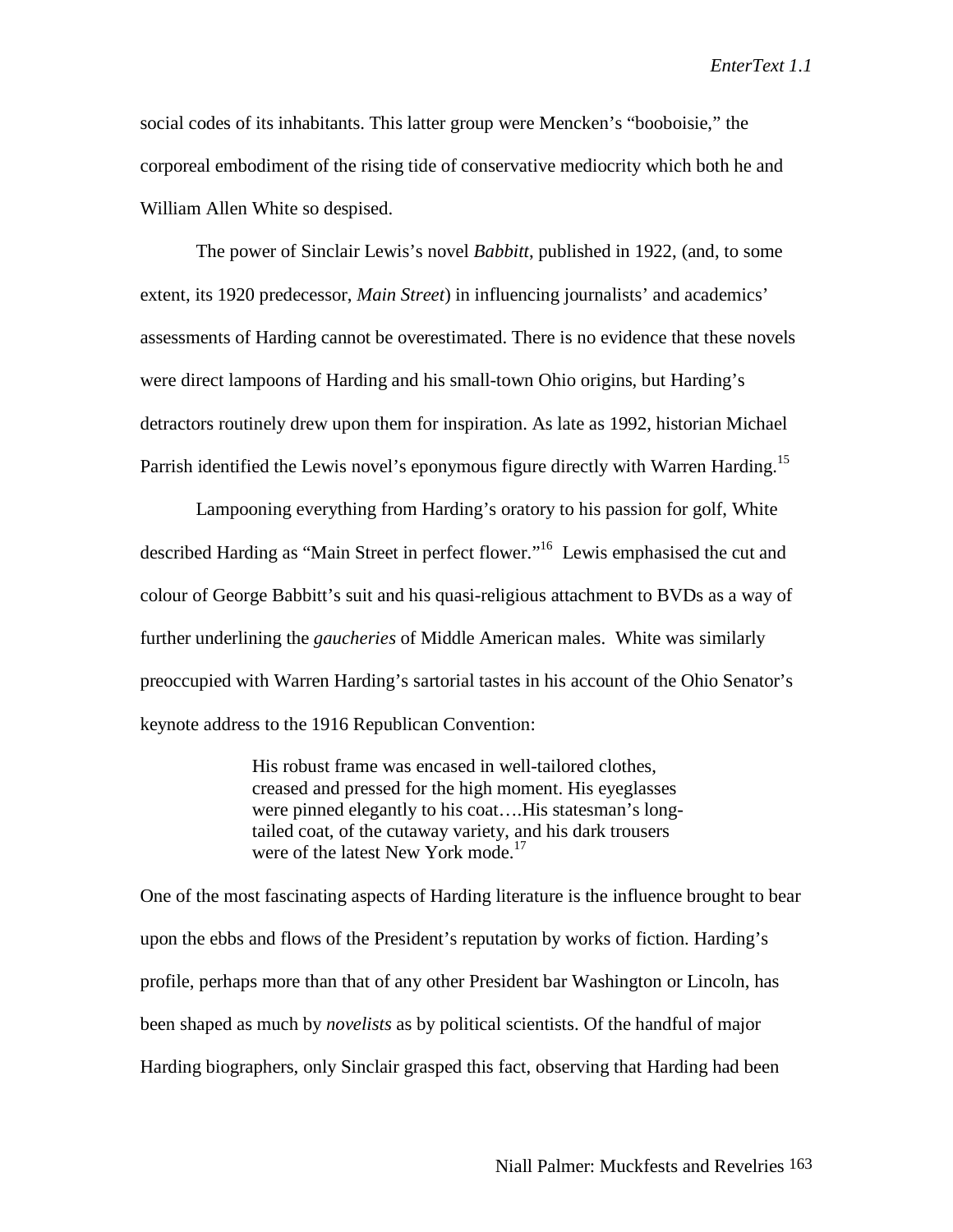most effectively "blasted" by authors of fiction.<sup>18</sup> Two novels in particular provided the vocabulary and conceptual tools, with which Harding's reputation was to be lambasted, of which the first was *Babbitt*.

George F.Babbitt, salesman, Republican party booster, citizen of the middle west American town of Zenith, provided what Mark Schorer records as "a monstrous, if inverted, icon" for small-town American values.<sup>19</sup> According to Schorer, the advent of Babbitt "rocked literary America and the figure of Babbitt himself…became more nearly the equivalent of the American character itself than any literary figure before or since."<sup>20</sup>

Subsequent authors delighted in depicting Harding as "Babbitt in the White House." Despite the vociferous complaints of Harding apologists, there were at least some valid points for comparison. Parrish observed, "Like Babbitt, Warren Harding always tried to fit in. He was a swell guy... $^{321}$ 

Lewis's anti-hero is a loyal member of the "Brotherly and Protective Order of Elks," a fact intended to suggest the narrow confines of Babbitt's psychological and social horizons. William Allen White was swift to ape Lewis's style in his *Masks In A Pageant*, reeling off a long list of President Harding's club memberships like a bill of indictment, $^{22}$  "a Mason of high degree, an Elk, a Rotarian, chairman of many important committees in the Chamber of Commerce...."<sup>23</sup> Where George Babbitt is Lewis's "Solid" Citizen," Warren Harding is White's "Prominent Citizen."24 George Babbitt is in secret awe of neighbour Howard Littlefield, Ph.D, just as Harding was allegedly spellbound by the intellectual acuity of Herbert Hoover. Harding's faith in the importance of business is shared by Babbitt, who is fond of declaring that "what we need first, last and all the time is a good, sound business administration!"<sup>25</sup> Babbitt is an avid "booster," a quality for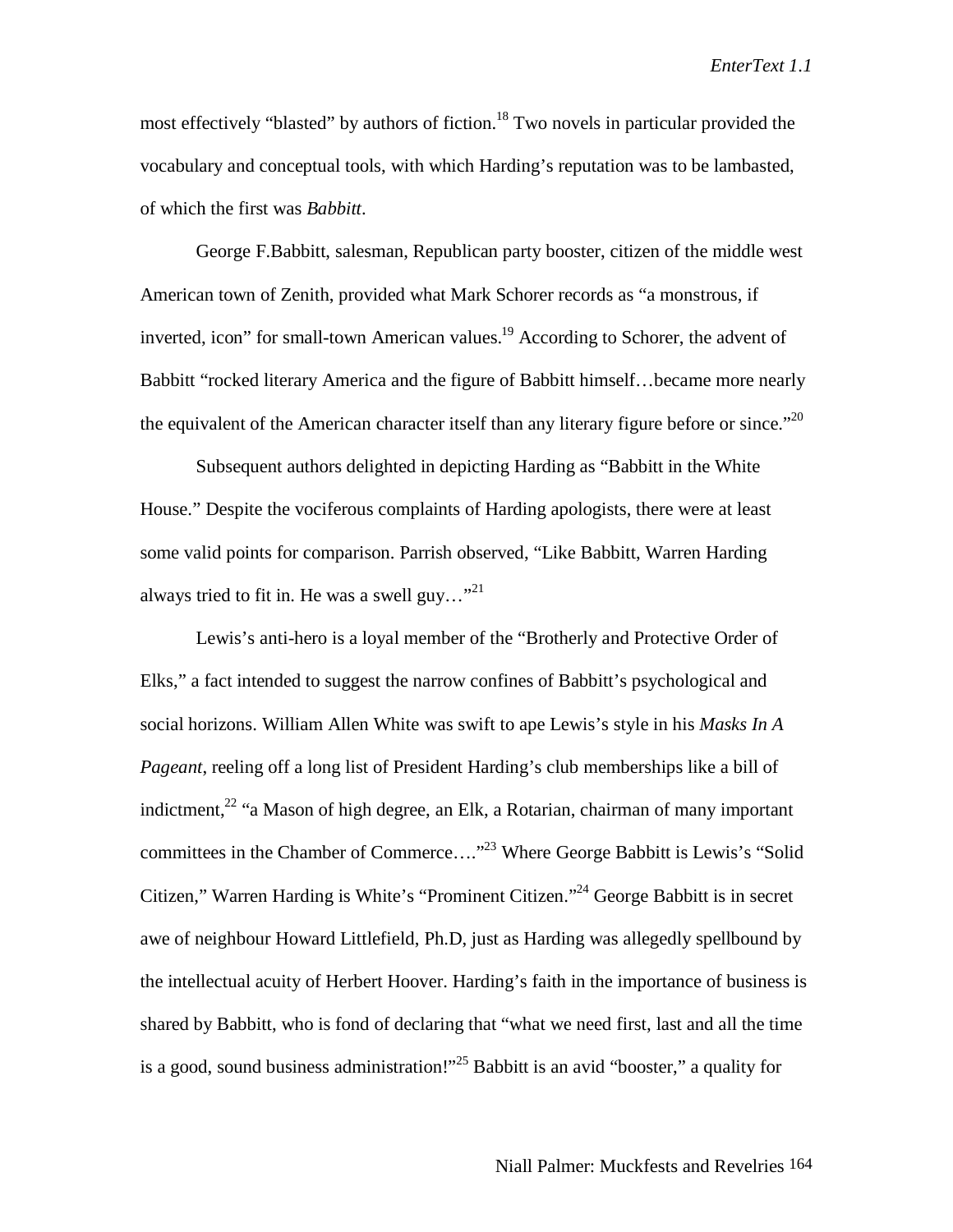which Harding was also renowned. White and many later writers were unable to resist substituting Babbitt's Zenith for Harding's Marion, and converting the entire Harding presidency into a comedy of manners and morals. The borrowed style was entertaining, the targets were soft, and sales figures responded positively.

*Babbitt* remains one of the most memorable and iconoclastic works of early twentieth-century American literature. Its impact on Harding's image has come from writers' tendencies to copy Lewis's narrative style and to link the fictional character of George Babbitt with that of the president. Since Babbitt himself was never intended to be an object of admiration, the comparison is habitually employed to demean or poke fun at Harding. The citizen of Zenith and the president from Marion appear destined to be forever linked in the public mind. *Babbitt*'s effects on Harding's posthumous image were profound, since it provided a made-to-order fictional equivalent for the president's character, an equivalent upon whom the reader could look down with sophisticated condescension and only the occasional pang of sympathy.

*Revelry*, written by Samuel Hopkins Adams, and published four years after *Babbitt,* in 1926, was the second novel of influence, and carried the process one stage further by providing a direct lampoon of the president's character and attitudes. In Adams's powerful attack on Harding and his "Ohio Gang," later adapted for the stage, a weak, clubbable president, Willis Markham, relies for entertainment on his gang of cronies – disreputable characters who followed him to Washington and who now engage in furious influence-peddling. The house on H Street, where Warren Harding's "Ohio Gang" met to play poker and close deals, is renamed "The Crow's Nest." Attorney-General Daugherty makes an appearance in the guise of Dan Lurcock, the corrupt right-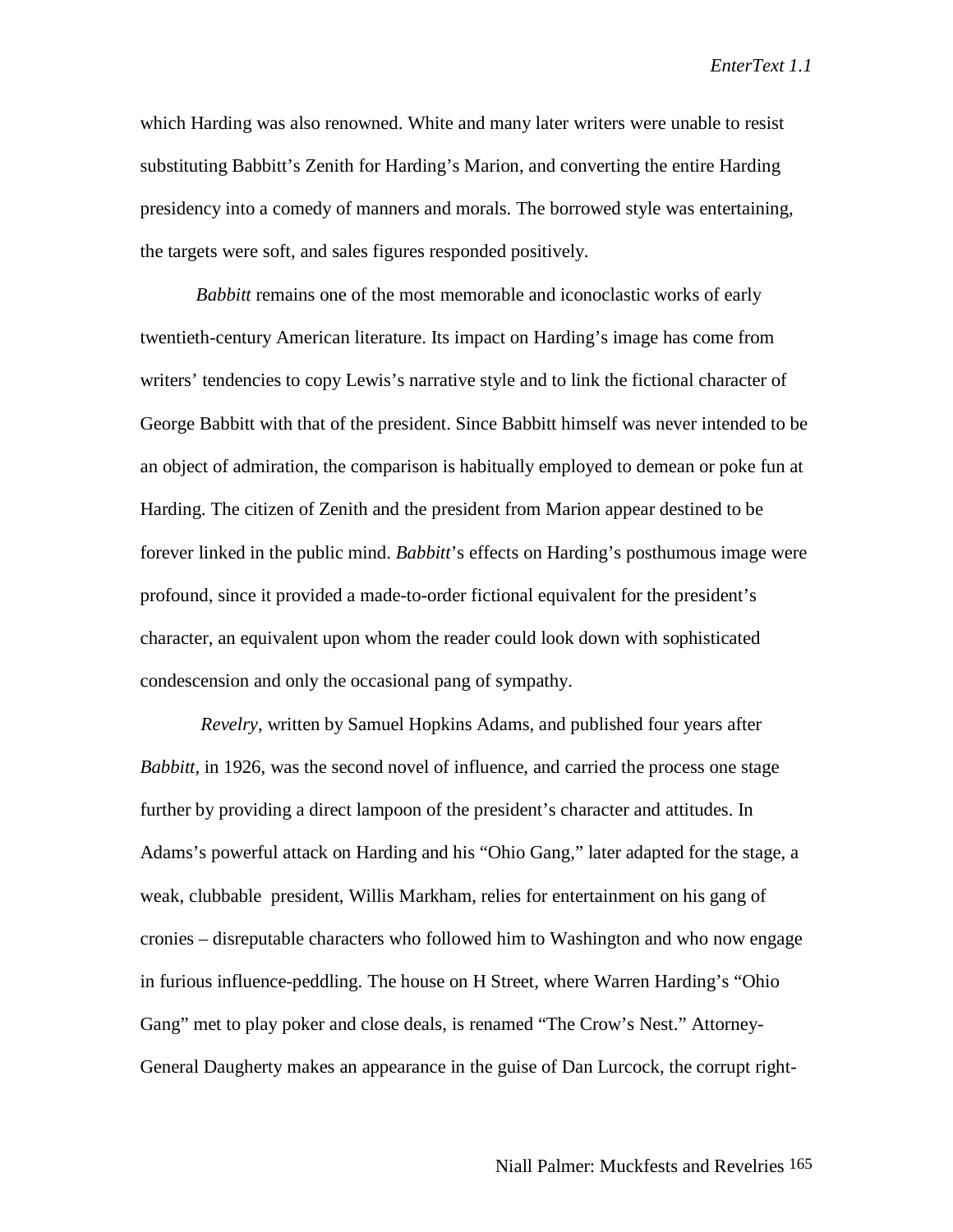hand man to whom Markham owes his meteoric rise. Lurcock and Markham first meet, as did Harding and Daugherty, in a hotel yard while the future president was having his shoes shined. Lurcock has an emotionally unstable sidekick, Jeff Sims. Sims is clearly Jess Smith, the ill-fated Harding-Daugherty intimate, and he shares Smith's habit of showering bystanders with saliva whilst talking.<sup>26</sup> All the familiar Harding myths are present. Markham wins his party's nomination after Lurcock sells his candidate to party bosses in a smoke-filled room as "a more...ductile personality."<sup>27</sup> Once in the White House, Markham displays the same awe for the "highbrows" of his cabinet as Harding allegedly had for his "Best Minds," particularly for Treasury Secretary Maxson (Mellon), the "frail high priest of high finance."28 Markham is a lazy, compliant, good-natured dunderhead with no head for policy detail and no aptitude for international affairs: "What the hell did he, Bill Markham, know about the debt of Juggo-Slobbia or whatever it was?"29

As the net of congressional investigators begins to tighten around the Crow's Nest, panic and a search for scapegoats ensues. Sims "commits suicide" in suspicious circumstances and President Markham throttles Charley Madrigal (Charlie Forbes) against the wall of the Red Room, shrieking "You yellow dog! You grafting crook!"<sup>30</sup>

Terrified at the thought of the humiliation the scandals would bring down upon him, the president accidentally swallows a handful of bichloride of mercury tablets, instead of stomach pills, before going to bed. It is a genuine mistake, but when Markham realises its potentially fatal consequences, he mulls over his murky future and decides against calling a doctor. This "suicide" is subsequently covered up by an old Senate colleague, a Justice Department agent.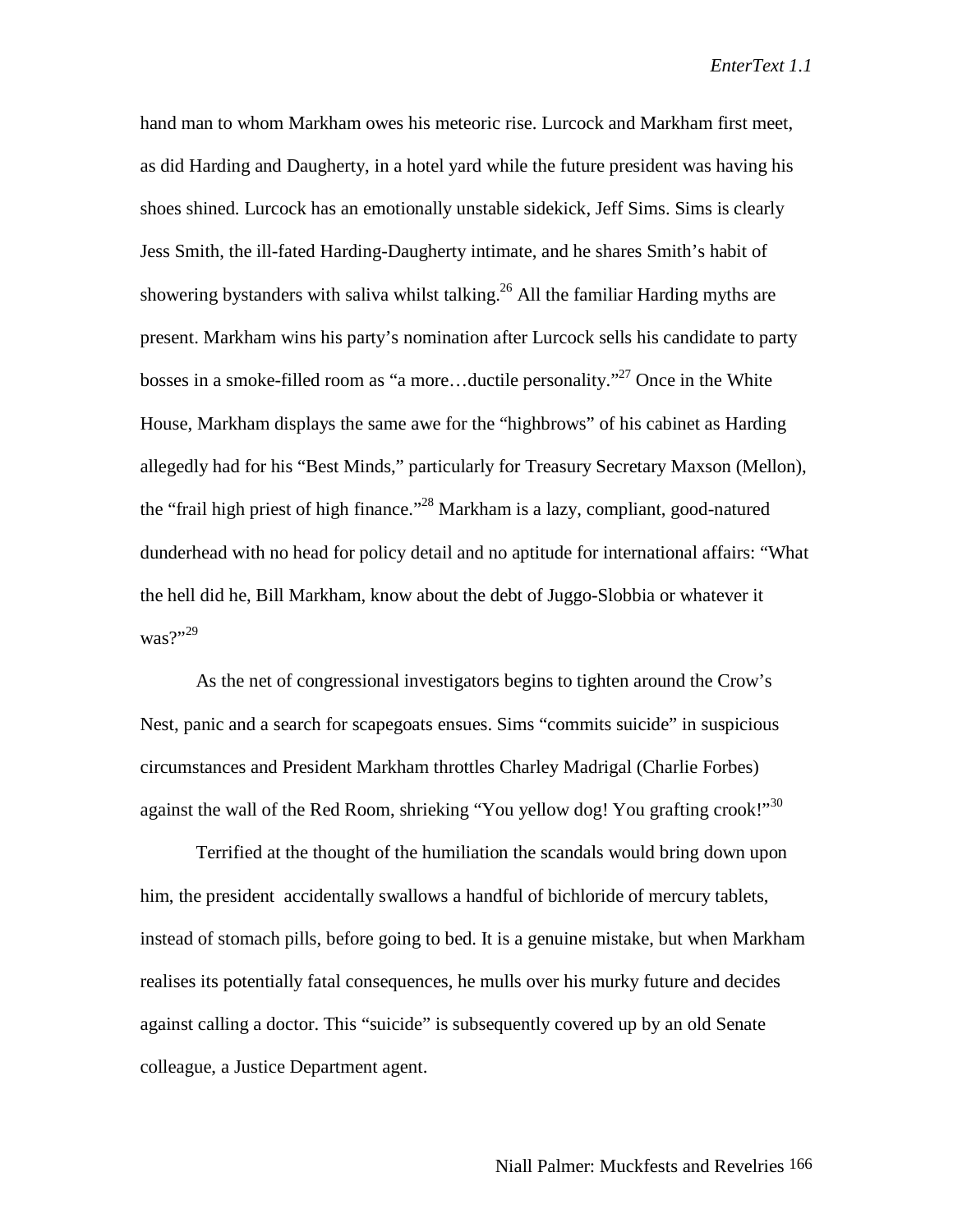Andrew Sinclair denounced *Revelry* in 1965 as an "inferior and notorious" work,

but the novel added a reinforcing layer to the murky sediments accumulating over Warren Harding's grave. $31$ 

Adams's recapitulation of the Harding story was a colourful, if soon-forgotten, melodrama. Its factual basis, however, was shaky, but many were all too willing to take the novel at face value. *The Nation*'s columnist, Heywood Broun, illustrated the growing mood that *Revelry* helped to foster, when he wrote,

> No service is done to the national welfare by saying "Let Warren Gamaliel Harding sleep deep"…We are supposed to wink while monuments are reared to the great and good man because he happened to die before he was found out.<sup>32</sup>

Broun was prepared to accept Adams's blurring of the lines between fact and rumour in order to hasten the cleansing of Washington's Augean stables; "The parable," he wrote, "is still the silver bullet of the reformer."<sup>33</sup> Claiming that Adams had, in fact, gone out of his way to be kind to Markham / Harding by making him a slob rather than a crook, Broun suggested Harding himself may actually have been *both*. As Downes later observed, the timing of *Revelry* could not have been worse. As the Congressional hearings revealed the corruption of Fall and Forbes, the late President was already slipping into disrepute, and scandal-hungry reporters avidly devoured anything directly or indirectly implicating him in the Teapot Dome affair. No evidence ever linked the President directly to the scandals, but this fact had become an irrelevance as early as 1926. *Revelry* served to seal a link in people's minds of Harding with scandal as well as with the much-mocked values of the small-town, and as Downes observed, "made a shambles of Harding's reputation."<sup>34</sup>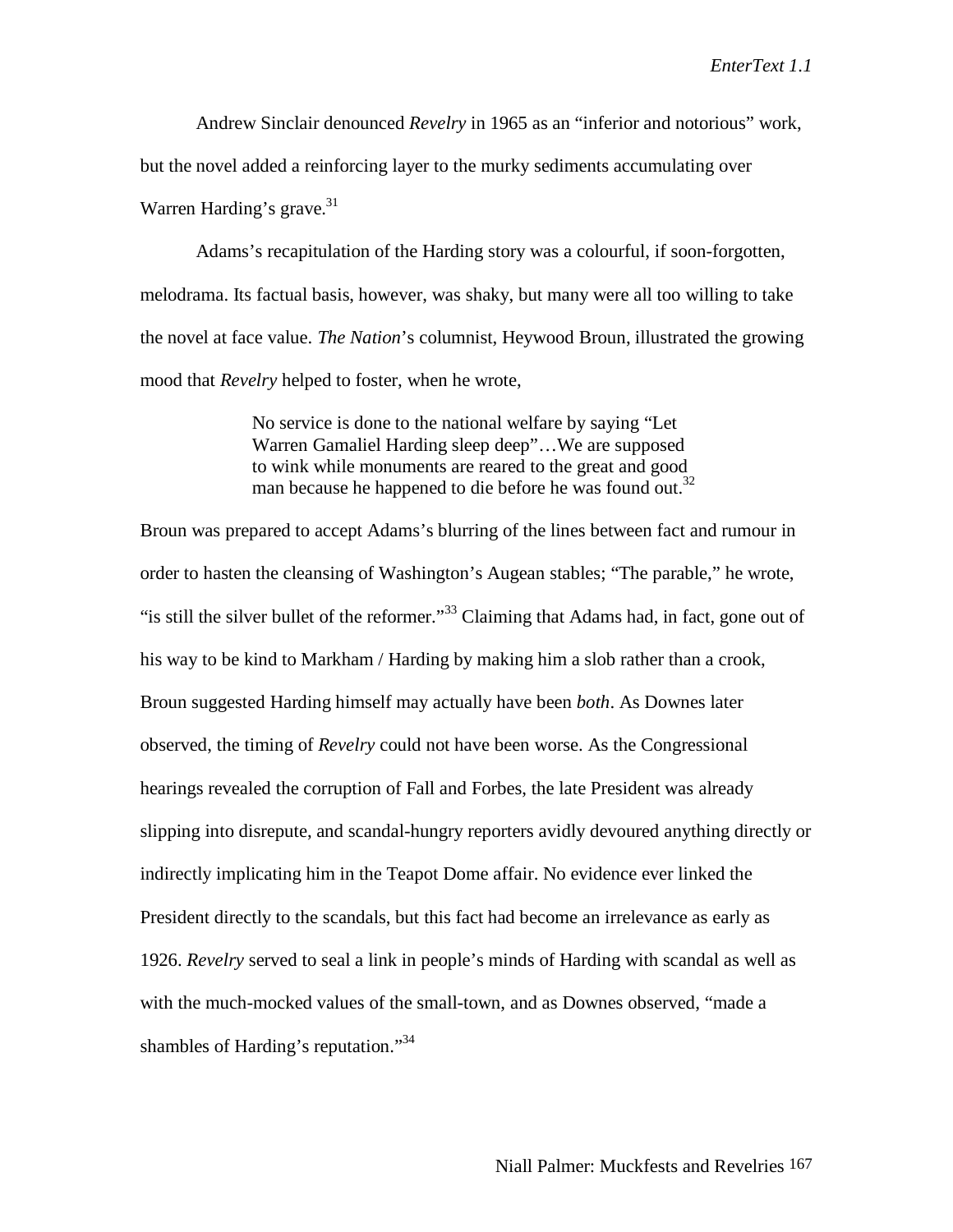This was cemented by two works, which unlike *Revelry* were presented as factual revelations. They proved crucial in the development of the President's posthumous reputation, establishing the template for treatments of Harding which stood for decades thereafter. Based upon the personal "recollections" of two highly controversial figures, they focused entirely upon Harding's private life and were seized upon by fascinated readers, who sent both books to the top of the bestsellers lists.

*The President's Daughter* (1927) was the first memoir to be published by a presidential mistress. Nan Britton, a woman less than half Harding's age, from his home town of Marion, Ohio, claimed to have had a daughter, Elizabeth Ann, by the President.<sup>35</sup> Britton's book, which was dedicated to all unmarried mothers and their children, purported to reveal her secret assignations with the president in a White House closet and detailed the collusion of Secret Service agents in concealing their relationship from Mrs Harding

It is unlikely that *The President's Daughter* was a complete work of fiction, despite vociferous denials from the Harding estate. Carl Sferrazza Anthony has pointed out that Britton's recollections were replete with details which only an insider could have known and, further, that Britton's story conformed to a clearly identifiable pattern of philandering displayed by Harding since the earliest days of his married life.<sup>36</sup> Harding was not the first president to attract gossip of this kind. Subsequent revelations about the private lives of FDR, Eisenhower, Kennedy and Clinton have placed Harding's extramarital misdemeanours in more balanced perspective. For 1920s readers, however, the Britton memoirs struck at the very heart of presidential prestige by undermining public belief that the president embodied the nation's core values of honesty, decency and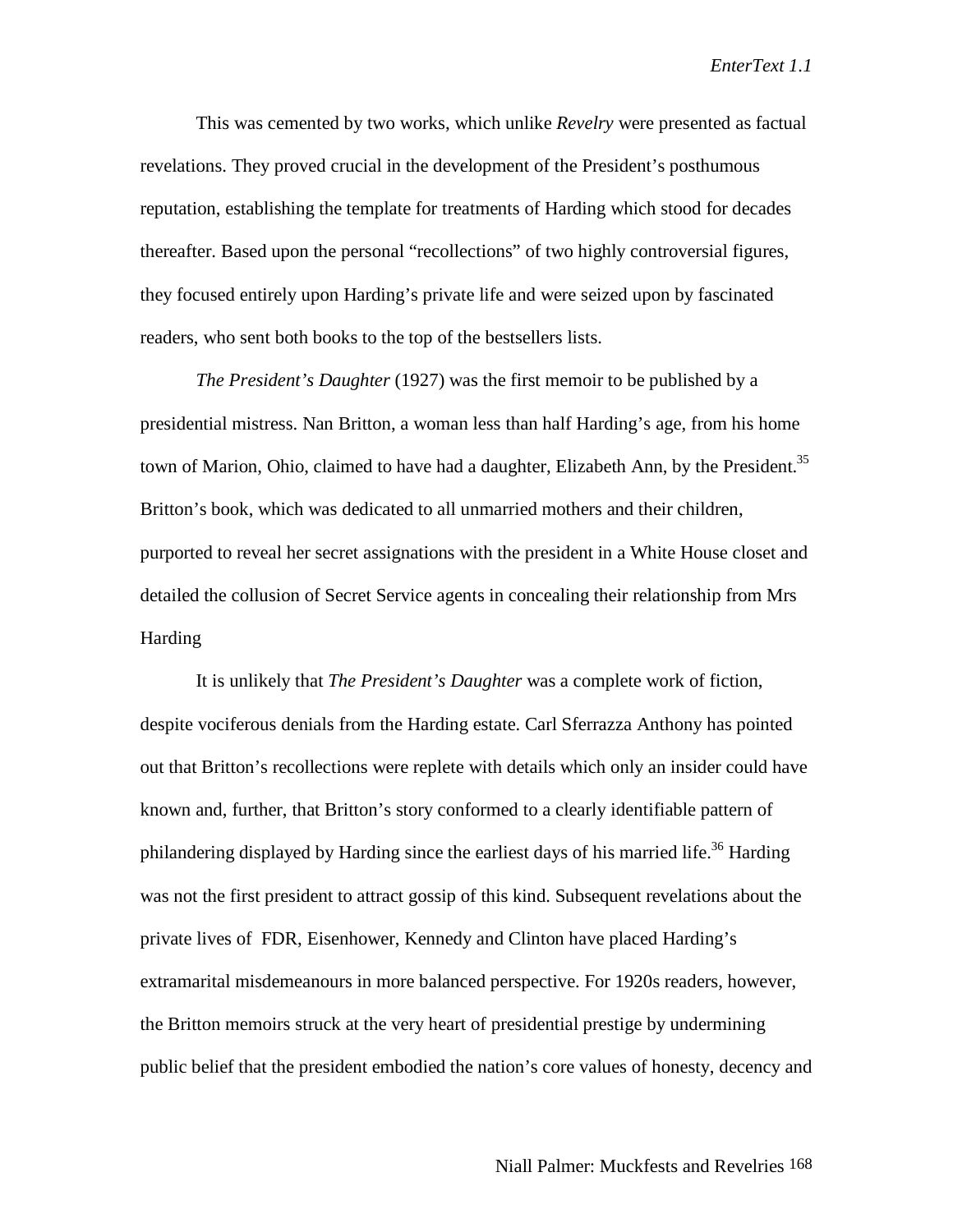fidelity. Readers instead learned of Harding's cavalier disregard for his marriage vows, as Britton's story unfolded:

> In low tones Mr Harding told me again how he dreamed of having me all night with him, which prompted my usual query, "How is Mrs Harding now?" He lifted his eyebrows and shrugged his shoulders and replied in the usual way, "Oh, all right!"<sup>37</sup>

Britton lived on into the 1990s, a half-forgotten historical figure, but her lurid tales of sex in closets set the tone for future treatments of Harding and his times as vulgar and morally reprehensible.

Whereas much of Britton's story rang true, the second of the key early works constituted one of the greatest works of fiction masquerading as fact ever to have afflicted an administration. Gaston Means' *The Strange Death of President Harding* (1930) was read, according to Anthony, with "gasping gullibility" by a fascinated nation.<sup>38</sup> A former Justice Department investigator, twice imprisoned for conspiracy and larceny, Means claimed that Florence Harding hired him to spy on her husband and Nan Britton. Shortly thereafter, he alleges, she confronted the president with the evidence. Means recounted the ensuing scene between President and First Lady, as she had apparently described it to him:

> I had never seen Warren Harding like this. He went on: "If they impeach – then – then do you know what I'll do? Do you want to know?...The world is a big place...I'll take my child and go away. No one shall keep me from my child. You shall not. You hear me."<sup>39</sup>

Means claimed Mrs Harding had all but confessed to murdering her husband by administering a fatal overdose of medication during his illness at the Palace Hotel in San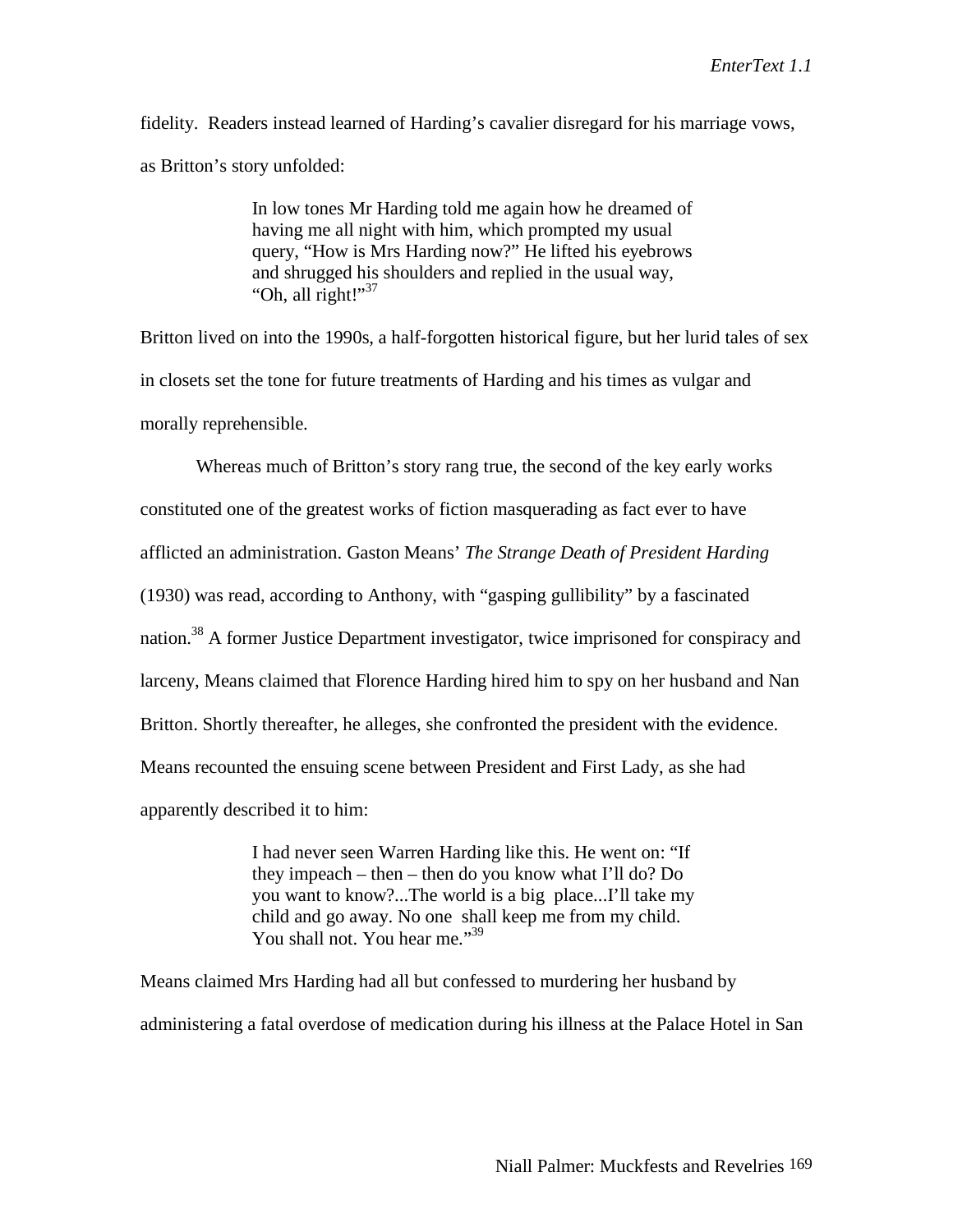Francisco. The author portrayed an emotionally unstable First Lady consumed with a desire for revenge but also anxious to save her husband the humiliation of impeachment.

> "I was alone with the President...only about ten minutes. It was time for his medicine...I gave it to him...he drank it. He lay back on the pillows a moment. His eyes were closed .... Then – suddenly – he opened his eyes wide....and looked straight into my face....." "You think he knew?" "Yes, I think he knew. Then – he sighed and turned his head away ...on the pillow...After a few minutes,  $\overline{ }$ - I called for help.<sup> $,40$ </sup>

*Strange Death* was subsequently disowned by May Dixon Thacker, Means' ghostwriter, but its suggestion of assassination further stimulated the suspicions of those already asking why published accounts of Harding's death seemed to differ substantially and why the First Lady had refused to permit an autopsy.

The claims of Britton and Means, whether true or false, permanently linked Harding in the national consciousness with illicit sexual encounters and conspiracies, at a time when such matters were not associated with the presidency. The president's private life thus became the principle yardstick by which his presidency was judged. Little interest was displayed either in Harding administration policies or in the president's political skills. By 1930, indeed, the *political* character and reputation of Warren G. Harding had already entered into prolonged eclipse.

A number of general histories of the 1920s were published between 1928 and 1939. All were united in their contempt for Harding. In 1926, Brand Whitlock, a progressive Republican who had predicted Harding's rise to power several years before the 1920 presidential election, urged William Allen White to write a full account of the Harding era, which "has all the elements of an old Greek tragedy, with the angry and disgusted gods at the end wiping out all of the personages in a kind of Olympian fury."<sup>41</sup>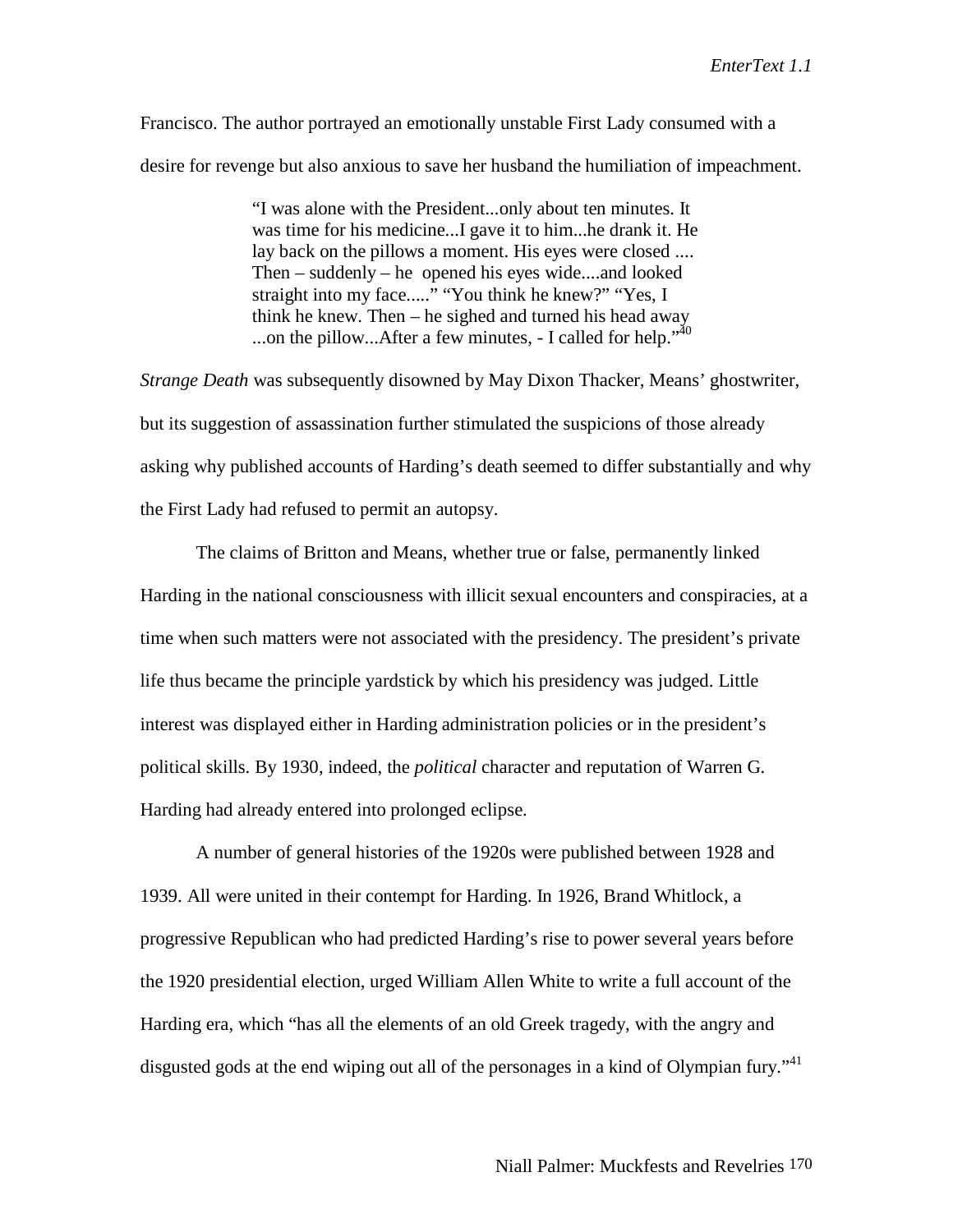The result was White's *Masks in a Pageant,* published in 1928, which gave a colourful account of American politics during the late nineteenth and early twentieth centuries. It did not centre exclusively upon Harding but nonetheless equalled *Strange Death* and *The President's Daughter* in its impact on future writers. White, a Kansan progressive, aspiring politician and newspaper editor, resented Harding's political success and had never forgiven him for his opposition to White's political hero, Theodore Roosevelt, during the Republican party schism of 1912<sup>.42</sup> The original edition of *Masks* carried a portrait of Roosevelt as its frontispiece and the author took every opportunity to diminish Harding's stature by comparison with the dynamic Rough Rider. White was particularly keen to reinforce the theory that Harding's nomination was secured by conspiracy, portraying him as a gullible puppet of corrupt plutocrats and oil barons. He was described as slothful, befuddled and "weakly, facetiously pompous."43 There was an underlying motive to White's animosity. His sallies against Harding were intended to hurt another target - the conservative faction which had ended TR's dominance of Republican politics and which largely controlled the party throughout the 1920s. White sought to demonstrate that the Republican Party had been delivered into the hands of corporate bosses by conservatives who identified the nation's welfare completely with the health of free-market capitalism. In this sense, White only had a use for Harding in order to demonstrate the moral and political bankruptcy of the ruling conservative elite.

White often attacked Harding's speech-making skills but was, himself, inordinately fond of theatrical prose. In describing the president's growing realisation that his friends had betrayed his trust, the author reached dizzy poetic heights:

> Always there must have been, in the dark periphery of his consciousness, cackling, ribald voices…drunken voices,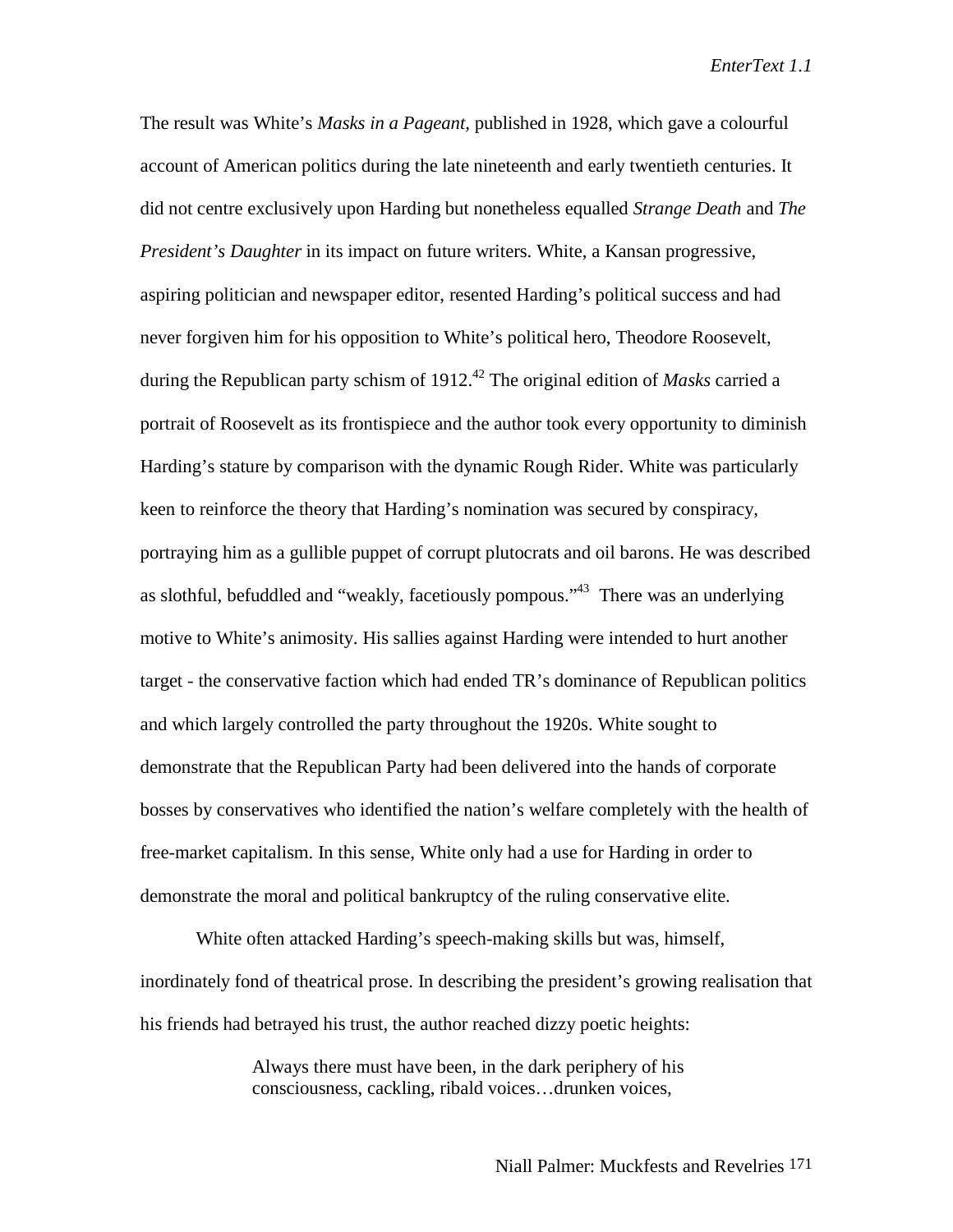raucous in debauch; the high-tensioned giggle of women pursued; the voices of men whispering in the greedy lechery of political intrigue; cynical voices crackling like the flames of the pit...<sup>44</sup>

Lacing his account with copious references to Shakespeare, Dickens, the Old Testament and Greek mythology, White finally has Harding "shorn by the Delilah of his own moral indolence" before despatching him to the presidential hereafter and shedding crocodile tears for the ruin that the President's posthumous reputation had suffered.<sup>45</sup> Unsurprisingly, *Masks* was an instant best-seller and the artistic licence taken within its pages was accepted at face value.

Frederick Lewis Allen's *Only Yesterday* was published three years later, in 1931*.* 46 This 'informal history' of the 1920s was, like *Masks*, a journalistic account, rather than a serious historical analysis.<sup>47</sup> Allen, to be fair, allowed the president some limited credit for arousing deep public affection, but proceeded to reinforce the Blackstone conspiracy theory, sniped at Harding's inferior intellect, claimed that he had no control over his administration's policies and, finally, gave further credence to Gaston Means' allegations of murder.<sup>48</sup> Like White, Allen tended to indulge in personal invective against the late president. Harding was "muddle-minded" and incapable of "a minute's clear and unprejudiced thought."49 The writer also criticised the President for rewarding some of his political allies and a few personal friends with federal patronage, even though this had been a time-honoured practice, followed by virtually all of his predecessors.

The main interest that Harding's presidency provoked continued to centre on the scandal and his alleged personal inadequacy for the job. In 1949, Samuel Hopkins Adams in "The Timely Death of President Harding," a contributing chapter to Isabel Leighton's review of the 1920s, *The Aspirin Age*, stated, probably accurately, that Harding had only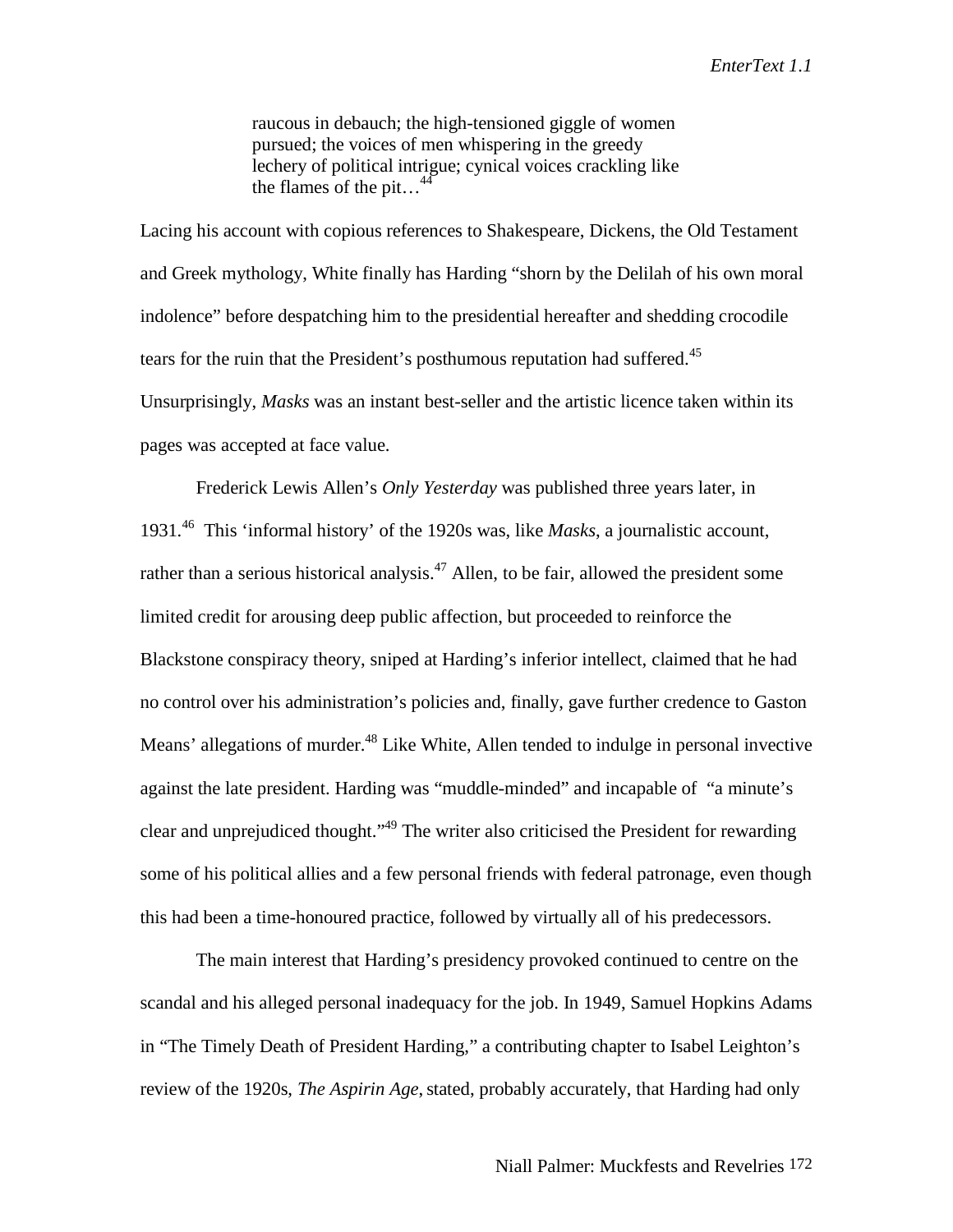escaped impeachment by his sudden death. $50$  In common with most authors, Adams did not even try to suggest that Harding had been *personally* involved in the Teapot Dome scandals but blamed him for fostering a climate of corruption through his own laziness and lack of political backbone. Adams described the President as having "not an iota" of statesmanship, and being "intellectually undervitalized" and "the most bewildered President in our history."<sup>51</sup> The author called the work of Gaston Means "a thoroughgoing fake," though his own earlier novel involved carried a similar approach to Harding, thinly veiled as Markham.<sup>52</sup>

 Other Harding publications of the 1930s and 1940s deployed arguments and insinuations lifted directly from their predecessors, with each successive book citing the previous work as a reliable source of evidence for what often amounted to little more than character assassination. The works of Adams, White and Allen are representative of the firm orthodoxy that had become established on the Harding presidency - an orthodoxy less on historical research (the closure of Harding's papers admittedly making that difficult), than on the popular appetite for salacious stories, liberals' disdain for the small-town values and limited presidency that Harding appeared to represent, and the image created by the first writers active in the field, Adams, Britton and Means. The secondary works of White and Allen and others formed a "second tier" in Harding literature and represented for years the standard introductions to the Harding period for students of history. Some of their observations concerning the President's personality certainly had some plausibility. Harding was not a naturally decisive politician, nor did he possess a strong intellect. He often bemoaned his inability to understand tax policy and had constant difficulty in making decisions when torn between the need to "get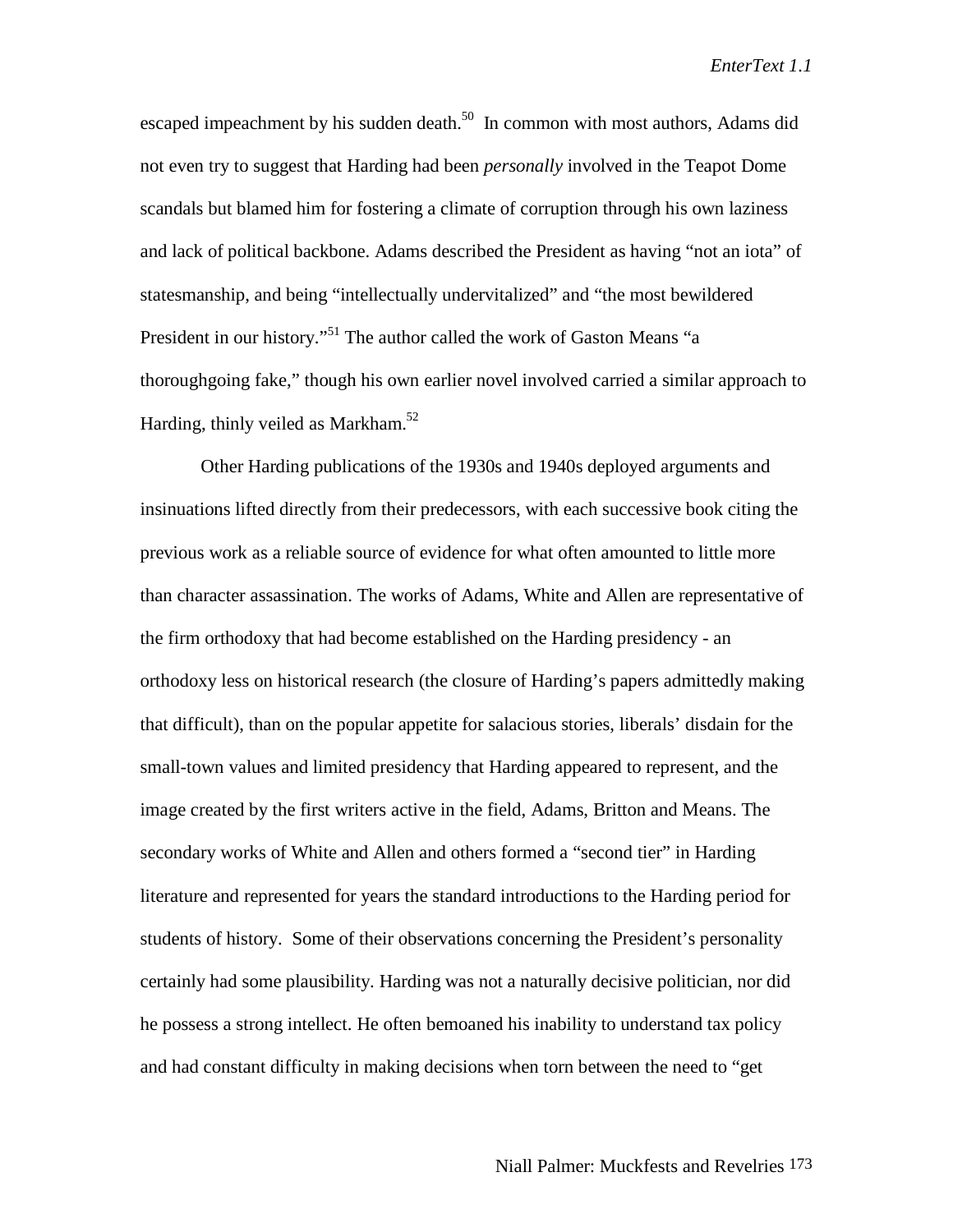along" with Congress and the desire to strike out on his own.<sup>53</sup> White, Adams and Allen, however, too often appeared to lose all sense of proportion in their efforts to enlarge what were fairly unremarkable weaknesses into unified and damning caricatures. Rarely mentioning Harding's political skills or policies, they focussed instead upon accounts of poker parties, tobacco-chewing, bourbon and bootlegging. This tactic undoubtedly enlivened histories of the era but did nothing to assist readers to a clearer understanding of the legacy of the Harding administration. However, what had become the orthodox approach persisted, as subsequent writers, rather than investigating the Harding presidency afresh, would crib one or two stock quotations from the second-tier literature in developing what amounted to shorthand personal portraits of the twenty-ninth president.

Randolph Downes described the treatment of Harding up to 1963 as a "muckfest."<sup>54</sup> Harding literature before then was almost uniformly negative in its assessments and unusually contemptuous in its tone. No serious historian and few of his political colleagues were prepared to defend Harding's reputation in the crucial decade following his death. The Harding administration was not regarded as a serious subject for presidential historians and had become, instead, the preserve of sensationalist reporters and novelists. White and Adams, of course, had a foot in both camps. White's journalism and Adams's career as an author of fiction inevitably affected their approach to writing, and *Masks* and *Revelry* blurred the lines between sober assessment and "historical entertainment" to such an extent that gossip, superficial commentary and moral disapproval were accepted in place of policy detail and broad political perspective as the "definitive" approach to the Harding era.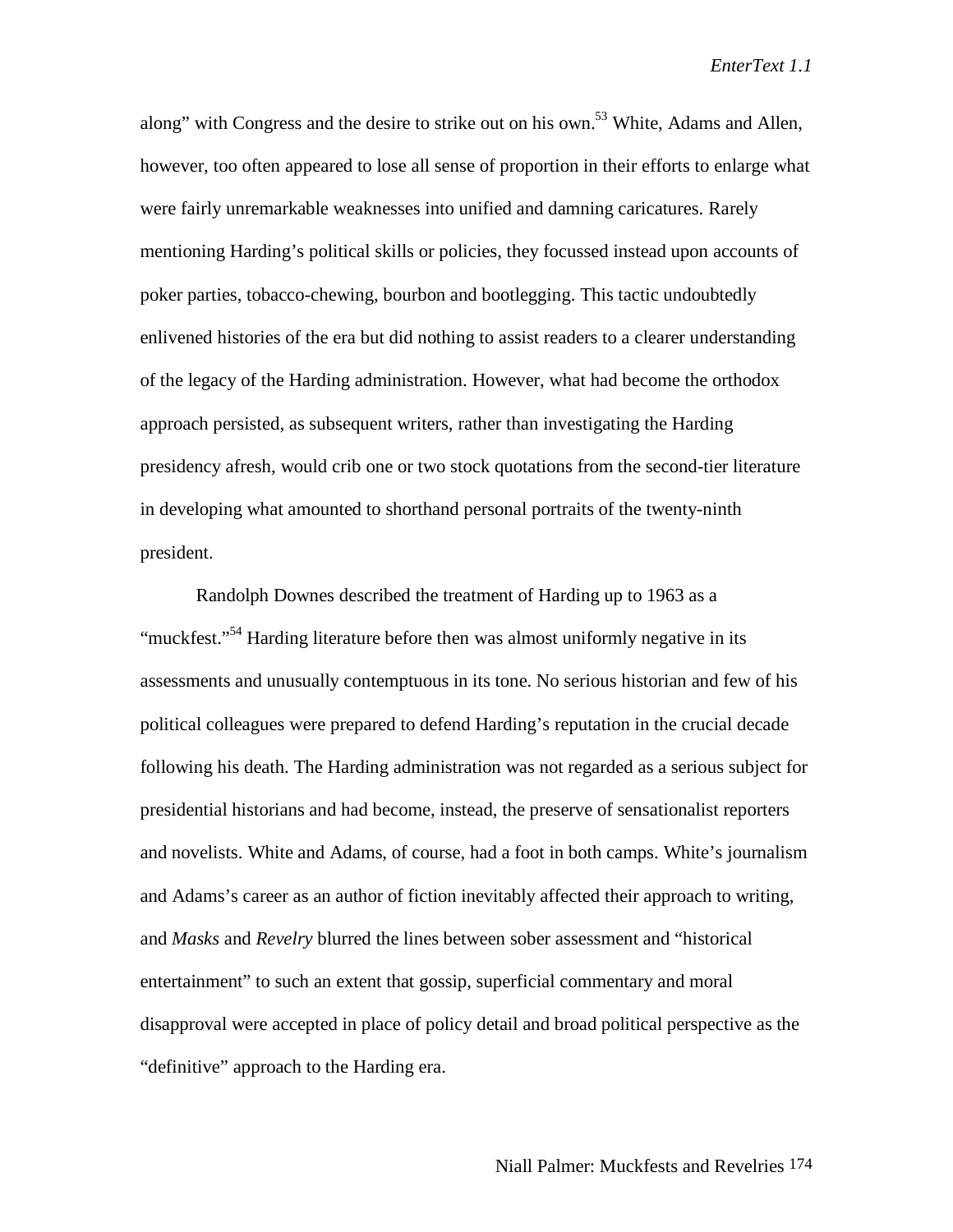## **A Harding Revisionism?**

The opening of the Harding papers began a long overdue process of reappraisal of the Harding image. The papers that remained after Florence's cull in 1923 were closed to researchers until October 1963. The opening of them to public scrutiny sparked a brief improvement in Harding's public profile. New studies were published, focusing less upon flaws in his personality and more upon his performance as a politician. Earlier works are almost entirely engrossed in Harding's private life and personal weaknesses, whereas now there was the possibility, should the author be so inclined, to focus upon his longignored political skills and achievements. In addition to the release of the Harding papers, this can be attributed to changes in literary styles and to the rise of a new generation of more detached and objective authors, with no partisan axes to grind and with a less positive perspective on the "imperial" presidencies which followed Harding's. After the release of the Harding papers, a small number of writers began to criticise both the style and content of those published works on Harding which had provided the foundation for almost all assessments of the 1921-23 administration since the president's death. Armed with fresh information and previously unavailable government documents, those authors brave enough to undertake work on such a distant and discredited president could begin to flesh out the Harding Administration as a *political entity* rather than as a tragi-comic soap opera.

Compared to the works of the second-tier authors, Andrew Sinclair's *The Available Man* constituted an unusually balanced and sober assessment of Harding's career, though the author sacrificed a considerable amount of detail and analysis in the

Niall Palmer: Muckfests and Revelries 175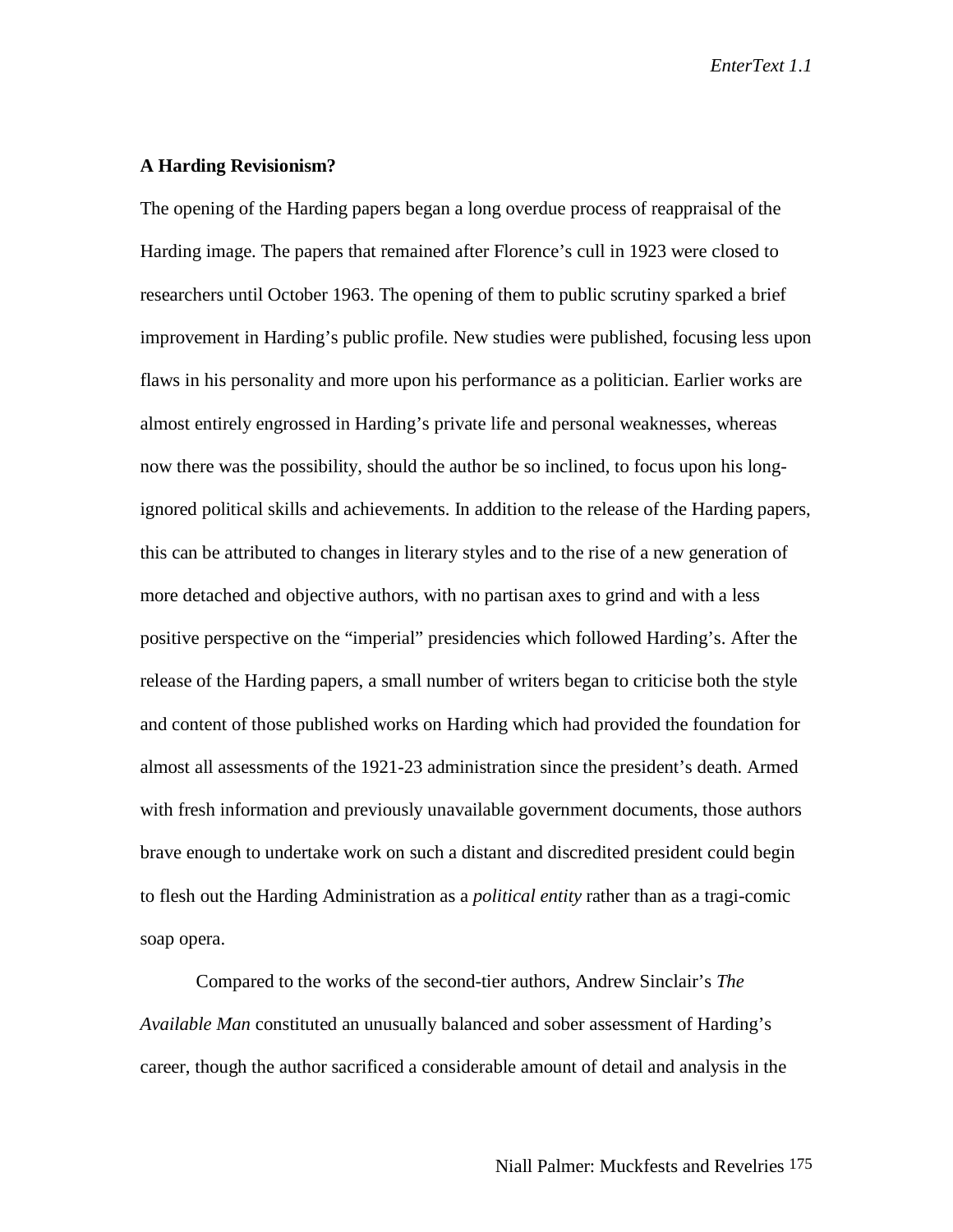rush to publish the first post-1963 biography. Sinclair drew attention for the first time to Harding's controversial race-relations speech. He also punctured the Blackstone conspiracy theory by demonstrating that the party bosses at the 1920 convention were anything but united in their support for the dark horse from Ohio:

> The moment that Harding was chosen, the bosses naturally claimed that Harding had always been their choice...Thus they spread the false story of the smoke-filled room in order to claim the power that they wished they had. And they were generally believed, because all the political world loves a conspiracy.<sup>55</sup>

Sinclair does not divert from the by-then orthodox opinion that Harding was out of his depth in the presidential office, nor does he seriously challenge the notion that the president had been unimaginative and indecisive. Nevertheless, *Available Man* is notable simply because it represents the first serious historical treatment of the twenty-ninth president, forty years after his death. Sinclair criticises the earlier interpretations, noting for example that White's opinion on Harding had changed *twice* during his long career, rendering his opinions unreliable.<sup>56</sup> Through his examination of the newly-available presidential papers, Sinclair revealed, for the first time, Harding's deepening contempt for his old colleagues in the Senate, including Senator Henry Cabot Lodge, Woodrow Wilson's nemesis in the League of Nations battle, and arguably the most powerful member of the Republican Party in Congress.<sup>57</sup> Harding refused to write an open letter endorsing Lodge for re-election in Massachusetts, and reprimanded him for proposing in the Senate an international economic conference, without first clearing the idea through the White House. Sinclair noted, "The fool that the Old Guard of the Senate thought was in the White House was learning every day to reproach his old masters for their folly."58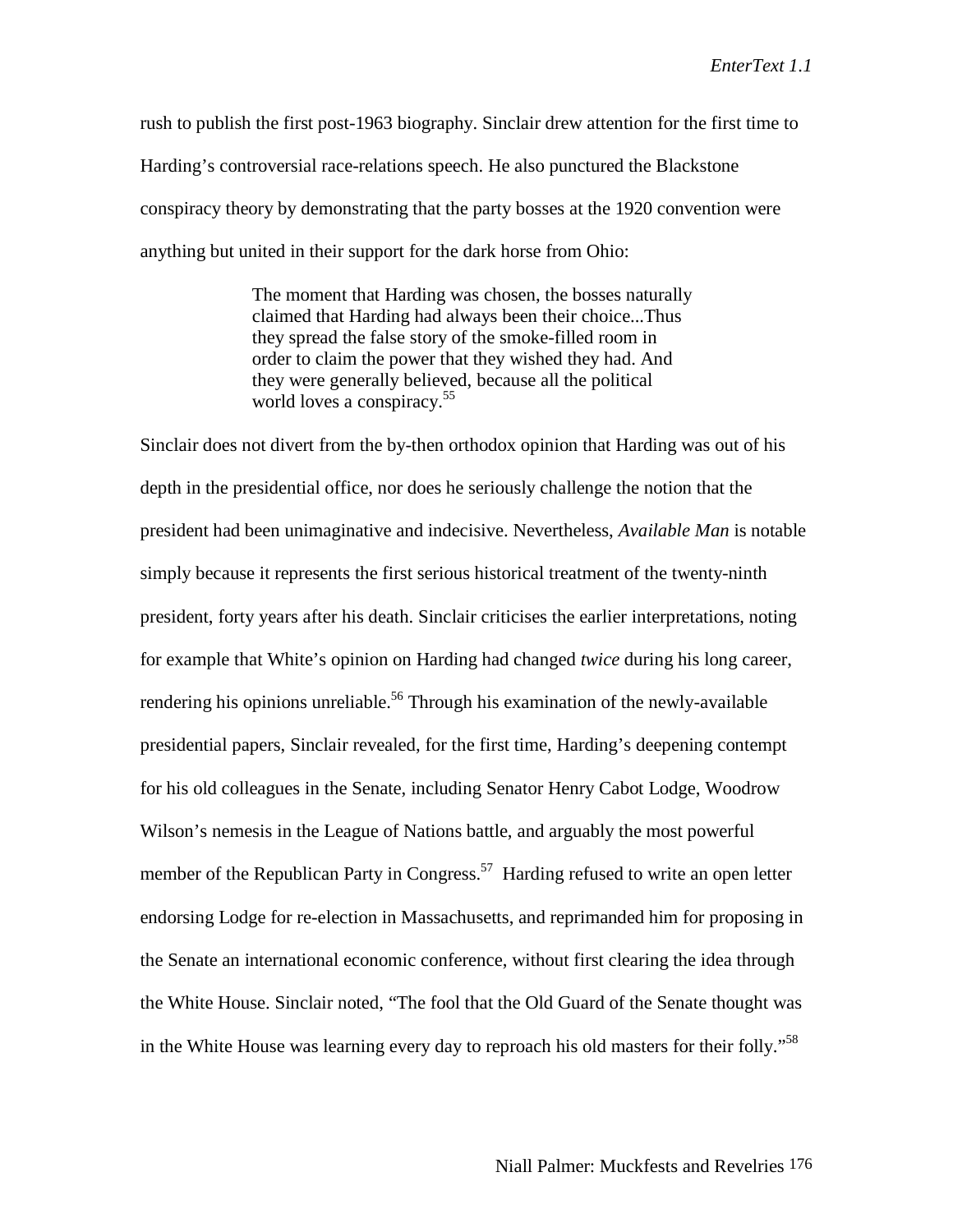That the orthodox approach to Harding was still beguiling was shown in Francis Russell's *The Shadow of Blooming Grove*, which though undeniably engrossing, was a disappointing contribution to the new generation of Harding works. Like so many earlier works, Russell's focus was personal. He filled in many of the gaps in Harding's private life, detailing in particular his affair with Nan Britton, but failed to throw significant new light on administration policy.<sup>59</sup> There are also distinct echoes of Sinclair Lewis in Russell's rather patronising portrayal of Florence Harding. Similarly, Elizabeth Stevenson's *Babbitts and Bohemians* (1967) also reproduced the orthodox list of damning characteristics, describing the President "playing golf in brand-new golf clothes, smoking his cigars, drinking his unhypocritical whiskey and soda, ducking out of the verbal range of a driving wife..."<sup>60</sup>

 A watershed for Harding historiography was finally reached in 1969, with publication of *The Harding Era*, by Robert K. Murray, a history professor at Pennsylvania State University. Just as White, Adams and Allen's writings served as the central inspiration for the Harding orthodoxy, so Murray's weighty volume was to become the principle source for those attempting to "revise" history's portrayal. Murray also expressed strong reservations about the style of accepted second-tier works on Harding and about their factual reliability. He observed that White's account of Harding's last days "contained a considerable amount of fiction," and both *Masks* and *Only Yesterday* were journalism not history, with the latter "alarmingly defective" in its treatment of President Harding.<sup>61</sup>

*The Harding Era* had little to say about Harding's personal life and loves, but focused almost entirely upon the *political* aspects of his career. He was redrawn as a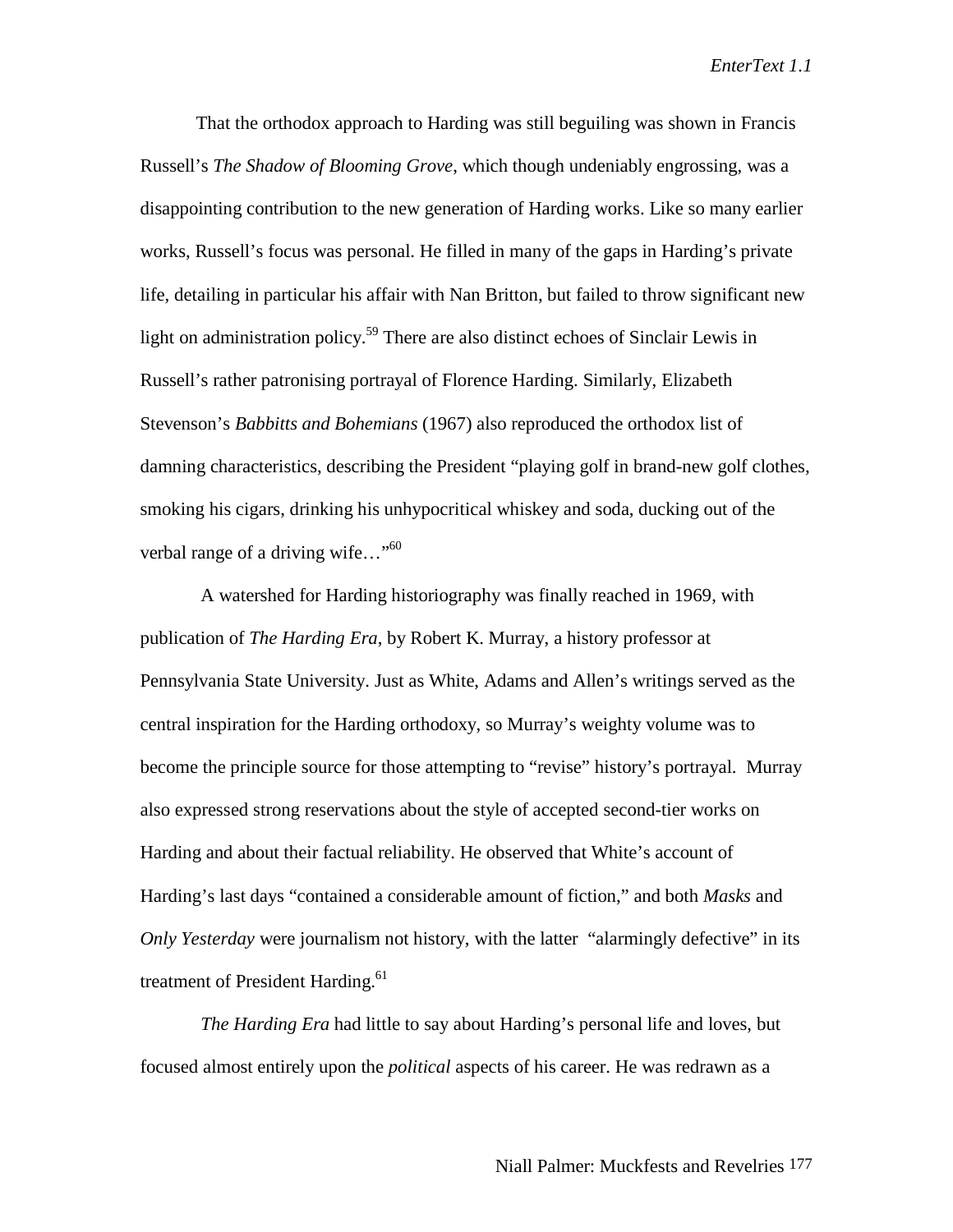limited but capable and well-meaning executive, who coped with surprising competence with the burdens of office during a challenging era of economic dislocation, congressional assertiveness, isolationist sentiment and party factionalism. Murray drew attention to issues like the president's 1921-22 clash with Senate Republicans over the soldiers' bonus bill, and documented his growing antipathy toward isolationists of both political parties and his increasing resolve to heighten American participation in world affairs through membership of the World Court. In his battle to persuade industrial leaders to accept an eight-hour working day, in Murray's account, Harding's status becomes almost heroic. The administration's decision to reform government finances by creating a Bureau of the Budget, to establish a commission to tackle unemployment and to push for passage of the Shephard-Towner Maternity Leave Act, shed new light on a hitherto unknown and less conservative side to Harding's political personality.

 Murray's work enabled readers to gain a more complete picture of the President and, in so doing, exposed the impressionistic, skewed portrayals favoured by second-tier authors. Murray was careful not to overstep his mark. Harding was not represented as an intellectual heavyweight or a dynamic reformer, but his lack of self-confidence and his awe at the responsibilities of power were now balanced with credit for his unifying, inspirational and supportive skills. Fresh documentary evidence also undermined the traditional notion that Harding was the "creature" of Daugherty. Murray implied, instead, that power in the two men's relationship lay more or less firmly with the president. Finally, the author sets out his case that the president underwent a form of political metamorphosis during his term, resulting in such deep disillusionment with his own Republican Party that he began to believe that its eventual extinction would be in the best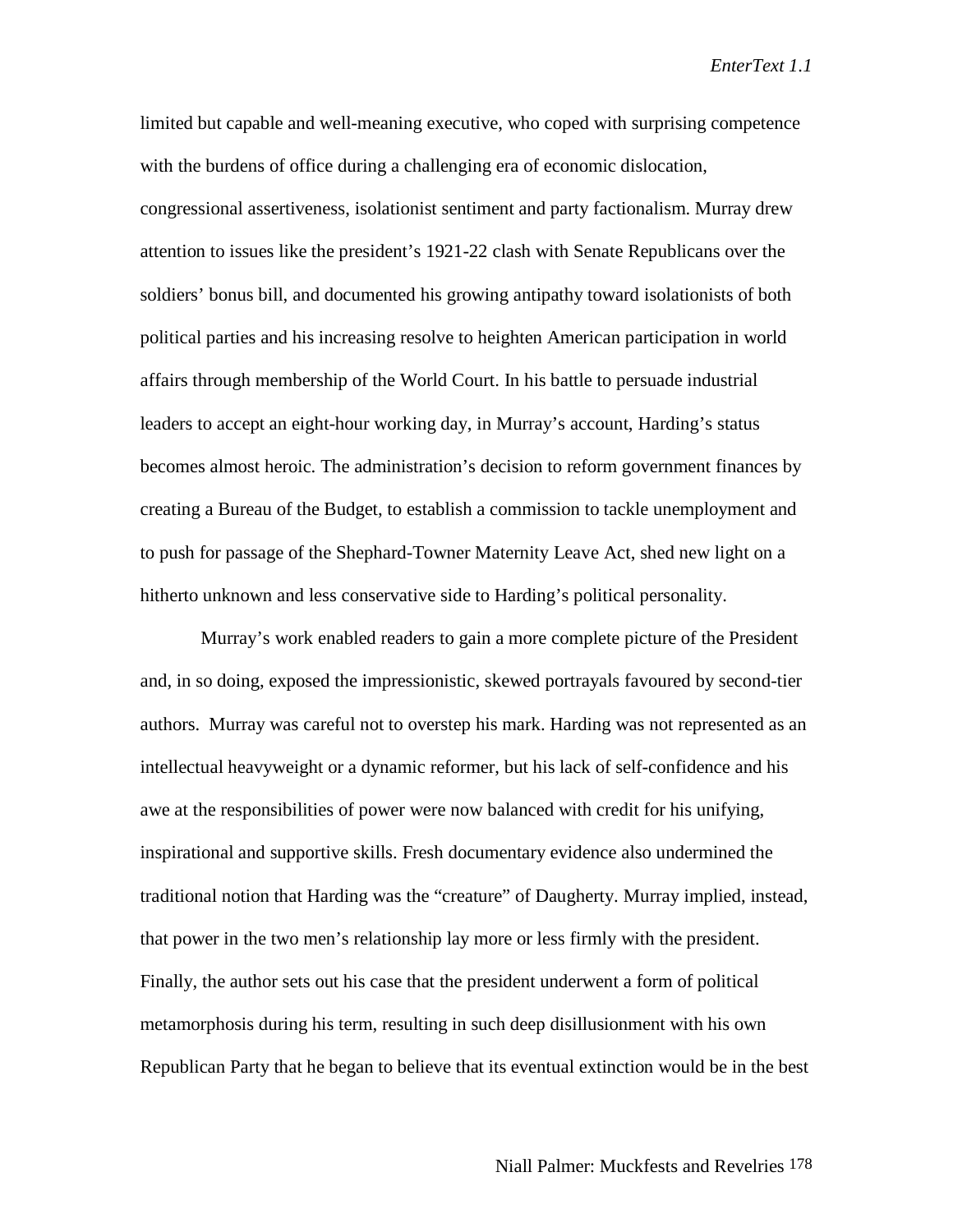interests of the nation. Sinclair had approached this notion in *The Available Man*, but Murray's more in-depth and analytical study permitted him to flesh it out more fully.

Murray's ground-breaking work lit a decidedly slow-burning fuse in Harding historiography. His findings were largely echoed in a rather pedestrian review of the administration published by Trani and Wilson in 1977, which did draw attention to Harding's unexpected initiative on civil rights, when he lectured a southern audience on the need for full political and economic equality for black Americans. Pointing dramatically at the white faces below him in the crowd, he declared, "Whether you like it or not, unless our democracy is a lie, you must stand for that equality." <sup>62</sup> They also point out, on the other hand, that Harding disappointed black civil rights advocates by abandoning administration efforts to support the Dyer anti-lynching bill in Congress in 1922. All the same, his Birmingham speech was the most radical given by any president on civil rights between Emancipation and the desegregation of the armed forces by Harry Truman, thirty years later.

Trani and Wilson had observed that early treatments of President Harding tended to be excessively impressionistic and undiscerning., but orthodoxy was, however, resilient.63 In 1981, Charles Mee's idiosyncratic *The Ohio Gang* appeared, to widespread praise from reviewers.64 Intentionally light-hearted in style, this "historical entertainment" returned to the traditional approach of rehashing old anecdotes and eschewing political analysis. Mee drew on Means' *Strange Death* for some of his 'factual' material and breezily reproduced most of the standard lampoons of Harding's character. The "muckfest" industry had not yet run out of enthusiasm or adherents. As if to underline this point, Robert Plunkett's bizarre novel, *My Search For Warren Harding*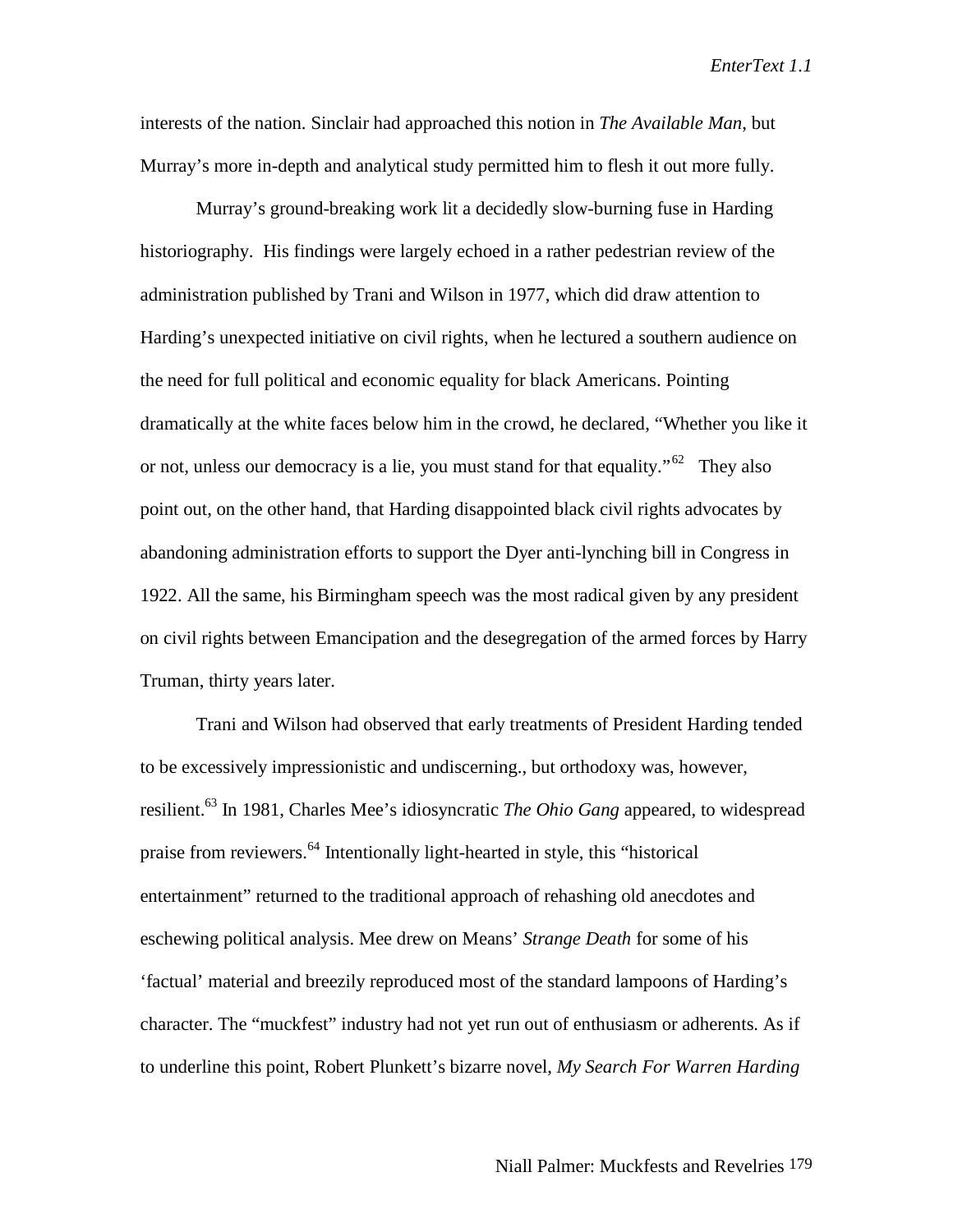was published in 1983. Plunkett relates the tale of a young history researcher seeking to ingratiate himself with the aged Nan Britton's granddaughter, in order to obtain secret letters from Harding, which his mistress still jealously guards. This novel, like Mee's work, contributed nothing of substance to Harding historiography, but the works of both writers emphasised the continuing attraction to writers of the scandalous / inept / humorous narrative of the Harding presidency.<sup>65</sup>

Thus, Harding revisionism by the end of the 1980s had failed to permeate beyond a few scholars. Once more a novel paved the way in establishing Harding's standing, bringing popular attention where a serious scholarly study could not, and encouraging others to write from this changed perspective. In 1989, Gore Vidal published *Hollywood*, part of his lengthy narrative of American history. Vidal presented a wholly new Warren Harding to a general America readership, one that clearly bore the imprint of research on the president published since 1963. Just as *Revelry* signalled the free-fall of Harding's reputation, so *Hollywood* heralded its partial rehabilitation.

The Harding of *Hollywood* is not a Markham, nor does he elicit comparisons with Babbitt. While Babbitt was ultimately a futile, confused character and Markham a kind but narrow-minded slob, Vidal's Harding is represented as a broad-minded and guileful political animal, more adept than Willis Markham and displaying a growing aptitude for the demands of the presidency. As he rises inexorably to power over the literal and metaphorical corpses of Theodore Roosevelt and Woodrow Wilson, Harding is relaxed, coolly ambitious and in control of his own political destiny. Vidal surrounds "W. G." with characters who believe they control him, but it is Harding who does the manipulating, harnessing the talents and energies of others to further his own career. Far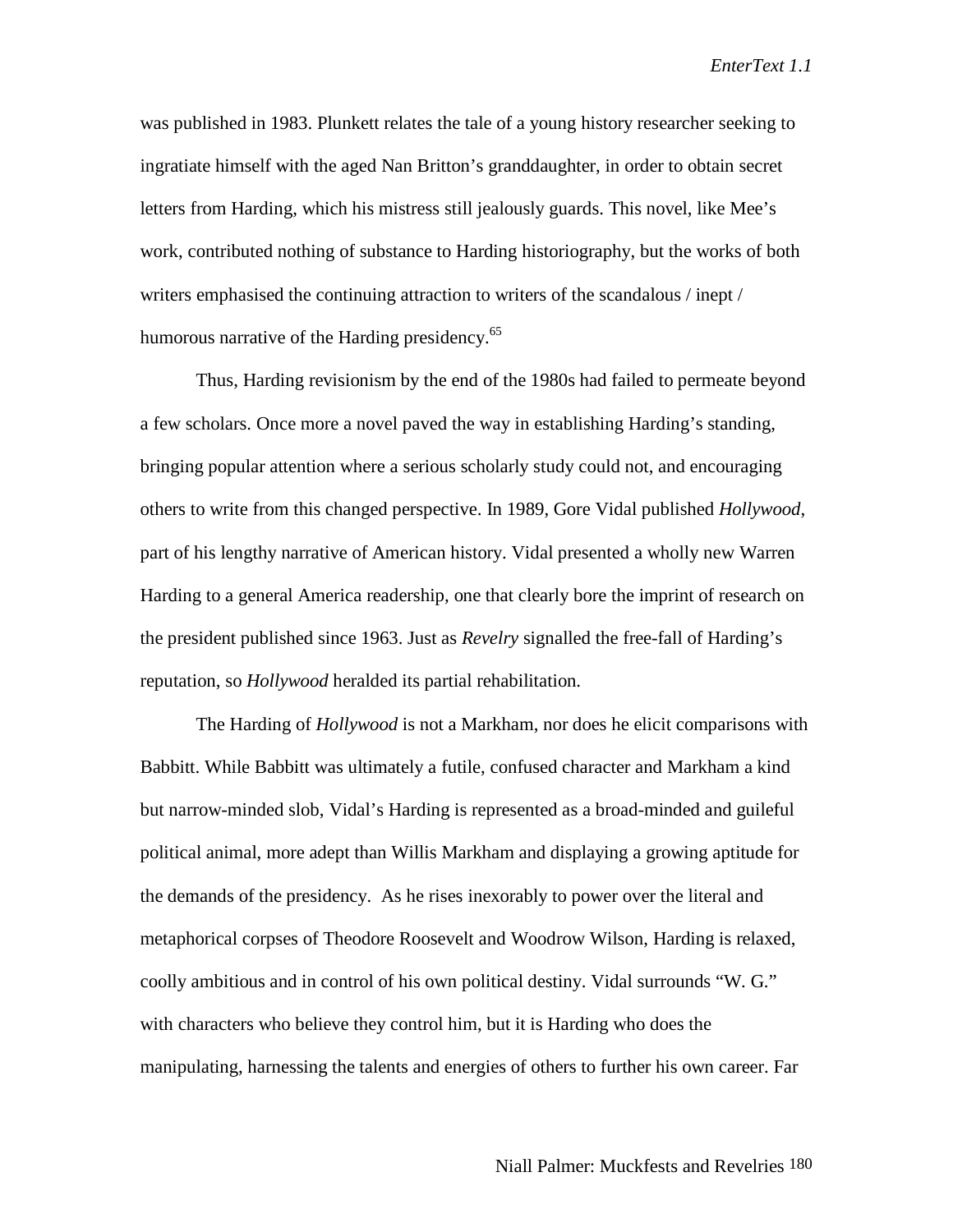from being a small-town politician out of his depth, Vidal's Harding knows precisely what he is doing. The author is careful never to stray beyond the limits of the credible. Rather, he elevates Harding by diminishing the characters around him, especially TR and Wilson – the "giants" against whom Harding had suffered so much by comparison. TR is portrayed as the "fat, small, shrill Colonel."<sup>66</sup> He is a blustering egomaniac who has become a parody of himself. Wilson is depicted as a cold autocrat, disdainful of his opponents and out of touch with political reality. These characterisations allow Harding to emerge as a model of sanity and balance. "W. G." is noticeably more at ease with himself in *Hollywood* than Markham manages to be in *Revelry.* During the Chicago convention balloting, Harry Daugherty sweats heavily but the candidate himself appears serene. Vidal has Jess Smith observing that Harding is "oddly relaxed, as if he knew something others did not."<sup>67</sup> What Harding knows is that the tide of convention ballotting and the deadlock of the leading candidates is playing into his hands. He explains to Smith, "When the number-one and number-two candidates cancel each other out, number three is usually chosen. Well, I was number three. Simple as that."<sup>68</sup>

The author's deconstruction of this perennial myth permits Harding to achieve legitimacy as his own man, rather than as a party puppet. Vidal explores this theme further as two Senators visit the White House to discuss foreign policy with the new president. William Borah is ready to intimidate Harding on the subject of disarmament and the League of Nations but finds the President unexpectedly well-briefed. The latter explains that he favours a fifty per cent reduction in naval construction, but wants Congress to push him towards it: "I'll give you a signal to go and put the gun to my head with a Senate resolution, and then, gracefully, I'll give way."<sup>69</sup> *Hollywood*'s Harding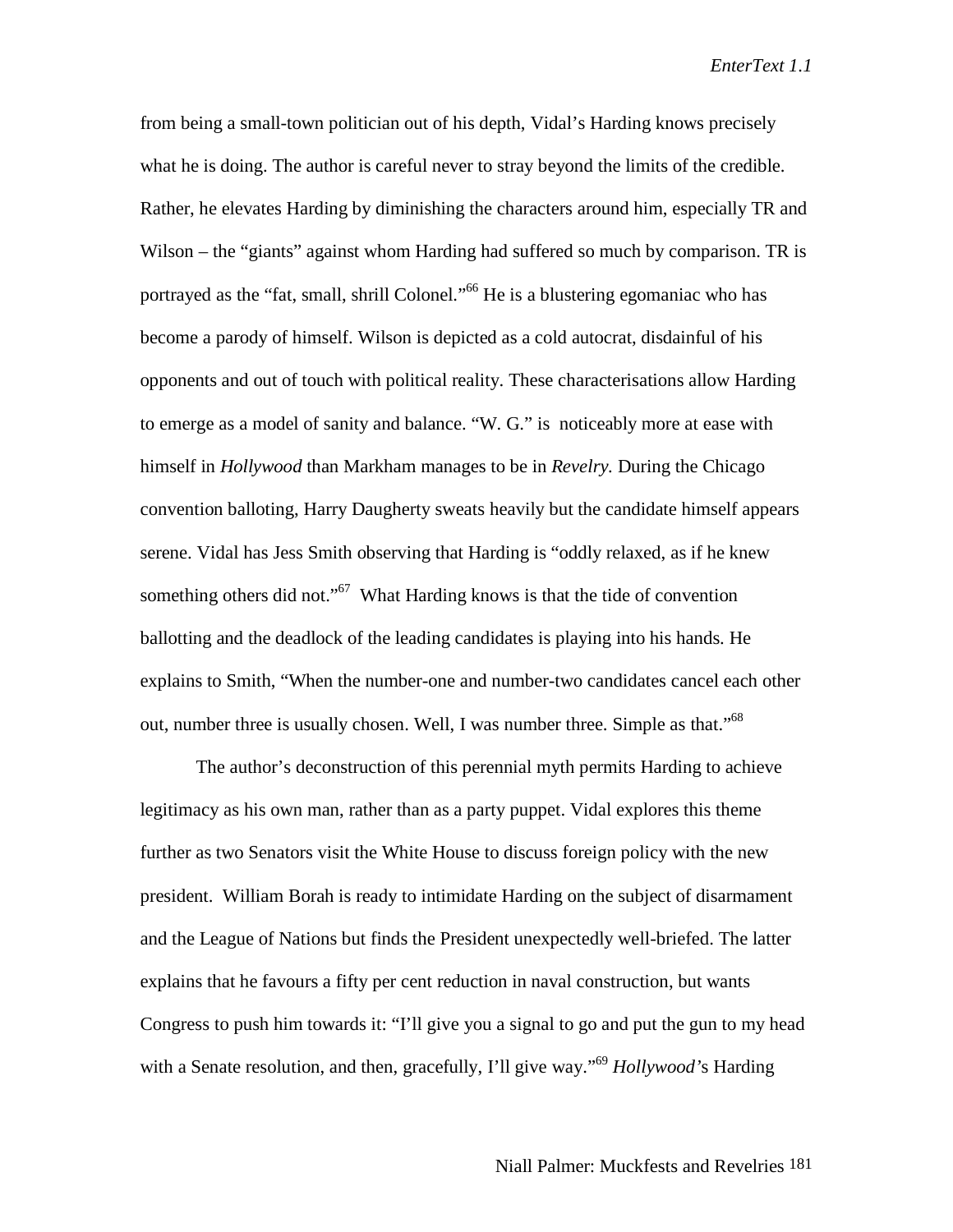clearly relishes his new position and regards his contemporaries' low opinions of his intellect as a source of potential strength. As he explains to the departing Senators, "what I really have going for me is that since nobody has the slightest expectation of me, whatever I do that's any good at all will produce astonishment. $\cdot^{70}$ 

Gore Vidal's interpretation of this apparent alteration in Harding's political character comes closer than most historical studies to encapsulating the impression which was circulating in the nation's newspapers by the end of 1921. Vidal writes, "Imperceptibly, the amiable, soft-headed senator had turned into a hard-minded president, most jealous of his own powers as the executive.<sup> $271$ </sup> As scandal approaches, Harding disappears entirely from *Hollywood* until his death is announced, leaving an "unfinished" feeling to Vidal's characterisation which perhaps reflects the unfinished story of the Harding administration, which ended so suddenly on 2 August, 1923, but it also has the effect of distancing him from scandal, most unusually for Harding portrayals.

Vidal's depiction of Harding is by no means implausible, when checked either against the historical record or against well-documented revisionist accounts. The President's assured public manner, his skills in defusing crises and confrontations and his remarkably well-tuned political antennae, all demonstrated in *Hollywood*, were all wellknown to his contemporaries. Like Eisenhower, to whom Vidal's Harding bears some striking resemblances, Harding was adept at making official statements which confused some reporters but which allowed him to keep his options open. Harding's private correspondence bears this out: he noted in one letter, "I have long since come to the conclusion that the prudent...do not say all they think."<sup>72</sup> One year into the new administration, journalist Mark Sullivan observed that Harding was "not merely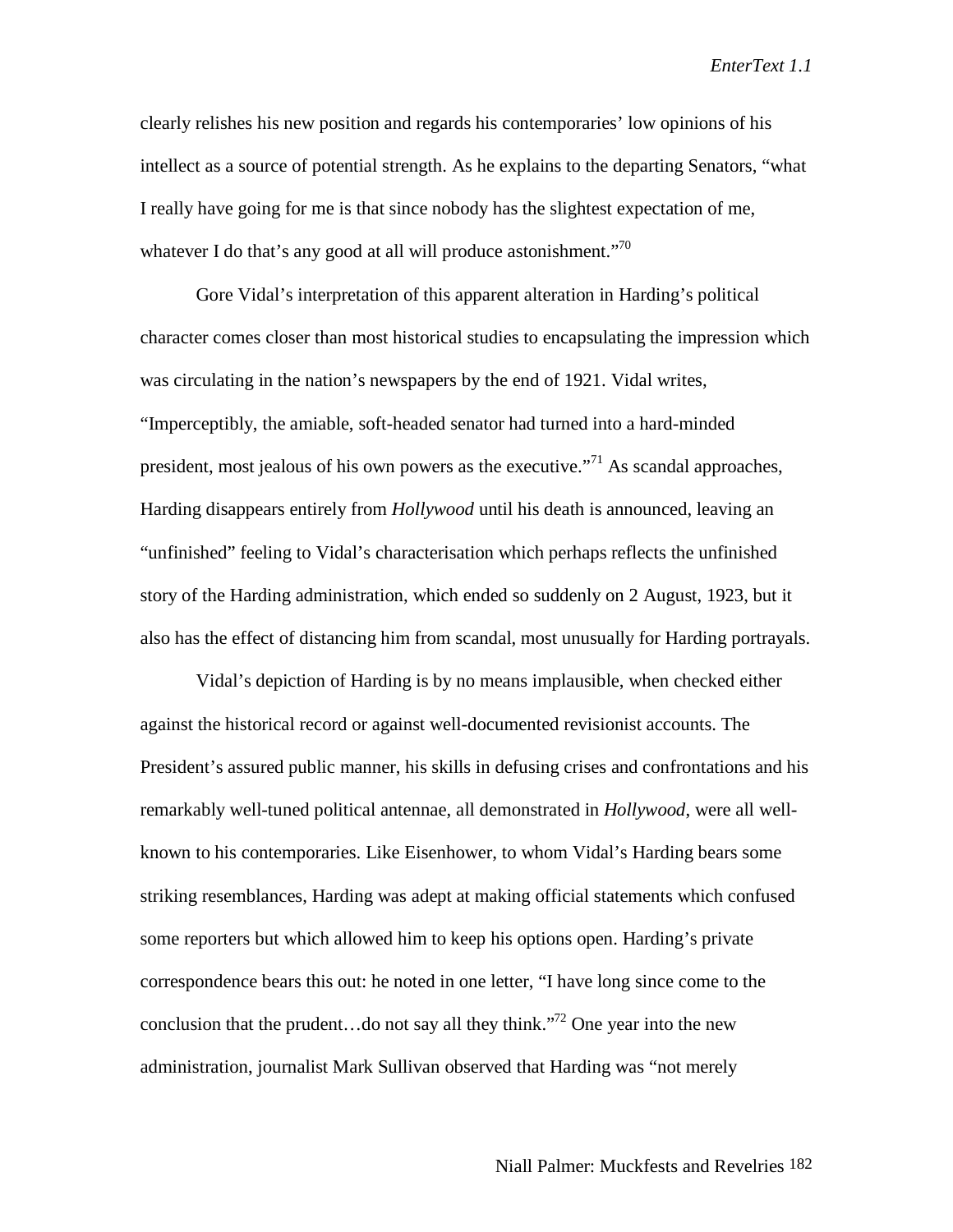underestimated. He was totally misapprehended. $173$  In 1935, Sullivan told the Harding Memorial Association that the President he had observed at close quarters was " a much abler man than he has ever been given credit for being."<sup>74</sup>

The Sinclair and Murray biographies both also suggested that Harding took his new responsibilities far more seriously, and performed them with greater aplomb, than had earlier been allowed. His clash with Congress over the bonus undoubtedly stiffened the president's resolve not to allow Congress to dictate to the executive and his public pronouncements took on a distinctly hard edge.

After *Hollywood*, the revisionist view of Harding began to gain wider currency, and at last some conservatives began to reclaim Harding as their own. In January 1993, the conservative *American Spectator* published a short article entitled "Warren Remembrance."<sup>75</sup> Reporters Peter Hannaford and Roger Fontaine compiled a brief list of Harding's initiatives concerning the budget, taxation, disarmament and race relations and ended with a call for the reassessment of the President's reputation. Three years later, in 1996, Robert Ferrell's *Strange Deaths of President Harding* began a renewed wave of sympathetic interest in the era of normalcy. Ferrell, Emeritus Professor of History at Indiana University, Bloomington, utilised the revisionist approaches of Sinclair and Murray and included, for good measure, a renewed attack upon the "muckfest" industry first identified by Downes. Ferrell argued that Harding's reputation had suffered shipwreck at the hands of, "a talented group of journalists who, for several reasons, personal as well as political, took up the cudgels against Harding."<sup>76</sup> Ferrell criticised White's work, condemning *Masks* as "utterly malicious."<sup>77</sup> He argued that Harding's political honesty and his role in fostering economic recovery at least merited his elevation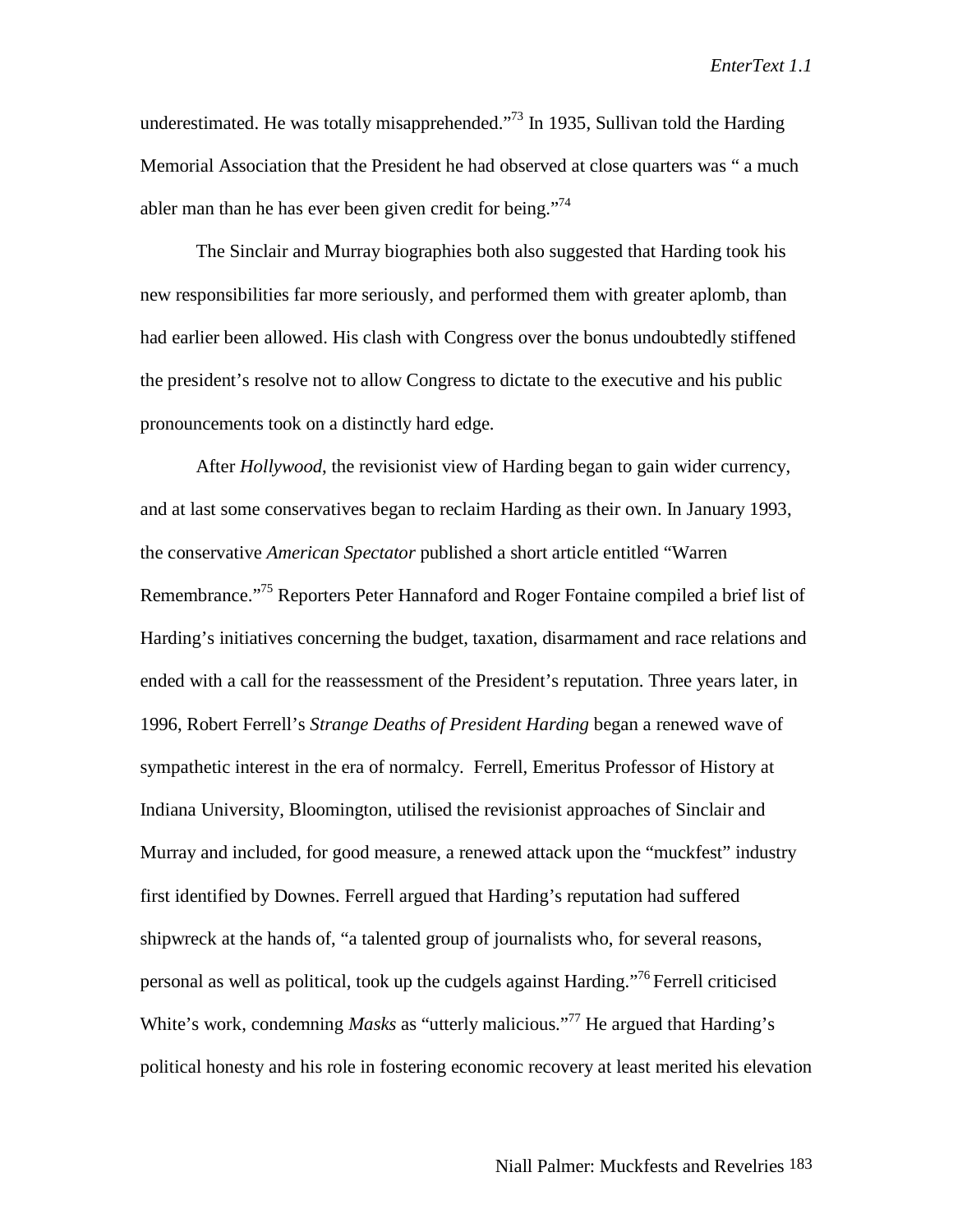in the presidential rankings to a point somewhere above James Buchanan, Andrew Johnson, Ulysses Grant, and Richard Nixon.<sup>78</sup>

British journalist Paul Johnson wrote a still more aggressive dismissal of the president's detractors. Johnson's exhaustive *History of the American People* aroused controversy for its defence of the unique arts of Norman Rockwell and Richard Nixon, its often unorthodox interpretations of key events in United States history and its heavyhanded treatment of the 1960s, which, considering Johnson's broadly conservative views, was hardly a matter for surprise. Jonathan Yardley, the *Washington Post*'s book critic, informed his readers that "the best advice is to stop reading...at Page 841."<sup>79</sup> Interestingly, this statement approved, by implication, Johnson's attempted rehabilitation of Harding. Neither Yardley nor other critics took issue with Johnson's positive assessment which culminated in what was, for Harding, an unprecedented endorsement:

> The Babylonian image was a fantasy, and in all essentials Harding had been an honest and shrewd president, prevented by his early death from overwork from becoming, perhaps, a great one.<sup>80</sup>

Johnson attacked the orthodox viewpoint sharply, describing *Masks* as "inventive" and labelling virtually the entire body of pre-1963 Harding literature "an exemplary exercise in false historiography."<sup>81</sup>

Modern historians, even those sympathetic to Harding, might have found this last assertion hard to swallow, but the fact that it could credibly be made at all indicated that revisionist perspectives were beginning to seep into turn-of-the-century historical narratives. Ferrell and Johnson were, in fact, doing little more than extrapolating information and reflecting views first presented in *The Harding Era* in 1969, and repeated in fictional form in *Hollywood,* but the appearance of additional positive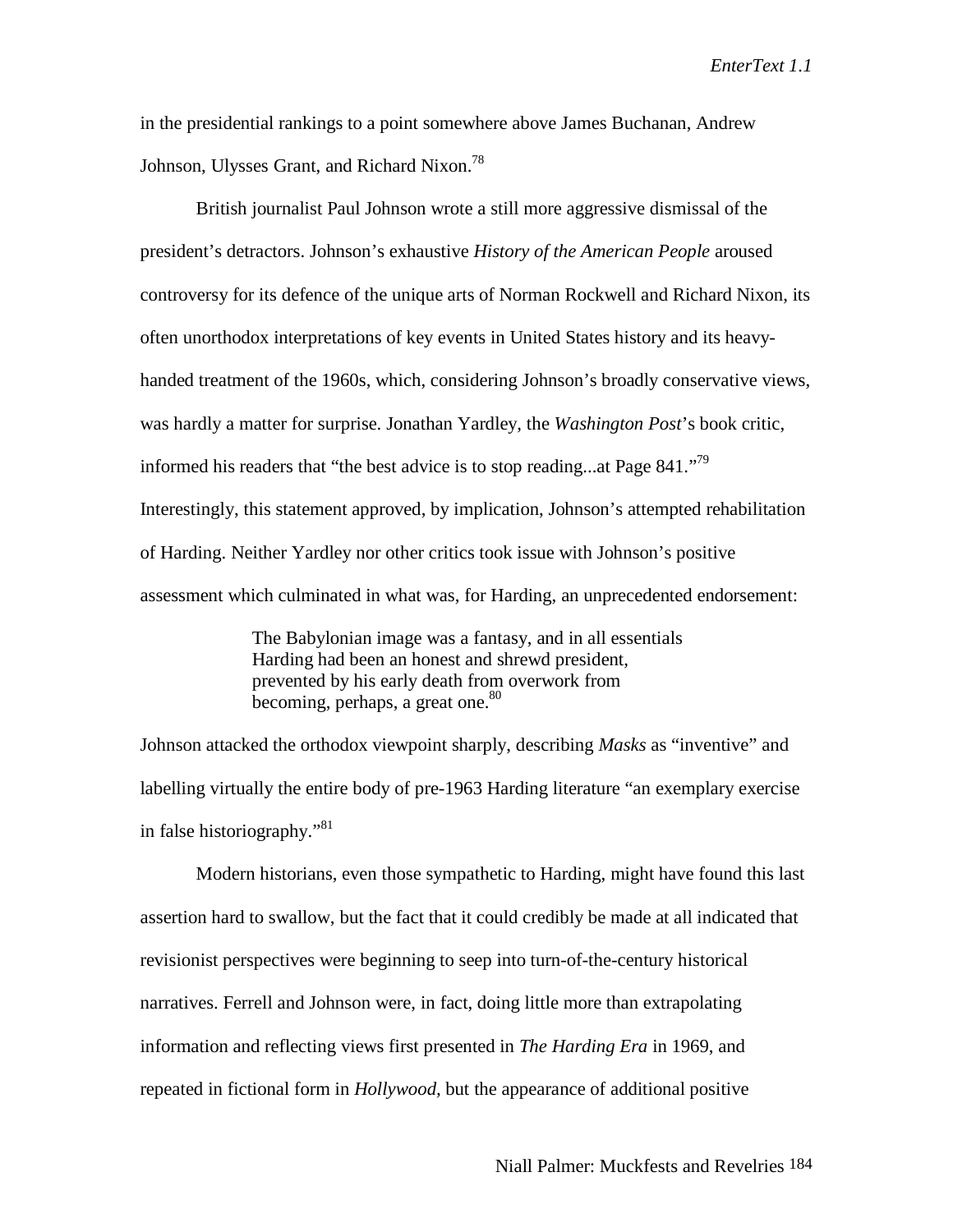portrayals seemed to suggest that a qualified reassessment of Harding was finally underway. In 2000, even a brief entry in American Heritage's *Illustrated History of the Presidents* observed that while President Harding had been regarded as "something of a national joke," he was, in fact, "a man of some ability and great political gifts."<sup>82</sup>

### **Conclusion**

Unfortunately for Harding, these qualities were either forgotten or dismissed as irrelevant before the release of the presidential papers permitted his previously obscured qualities to come to light but, by the 1960s, they were not, in themselves, enough to promote a radical reassessment of Harding's performance. The selectivity exercised by White, Adams, Allen and others had served its purpose.

This article has shown the shaping in such a derogatory form of Warren Harding's posthumous image was the result of a combination of factors – political environment, personal animosity, journalistic and artistic licence, and the delayed availability of presidential papers. This last factor, in particular, limited the availability of positive materials and left his reputation unusually vulnerable to interpretation by novelists and "muckrakers" with little interest in balanced, factual portrayals of the Harding era. As a consequence, even professional historians have been drawn to focus purely on his adulterous assignations and the flaws in his character. Whilst at least partially accurate, such accounts do not offer any clue as to the *political* nature of the man or his administration and achievements. Second-tier authors created an orthodoxy that used anecdotal evidence of his distress at the complexity of policy issues and his occasional sense of awe at the position which he occupied. Harding had become, to all intents and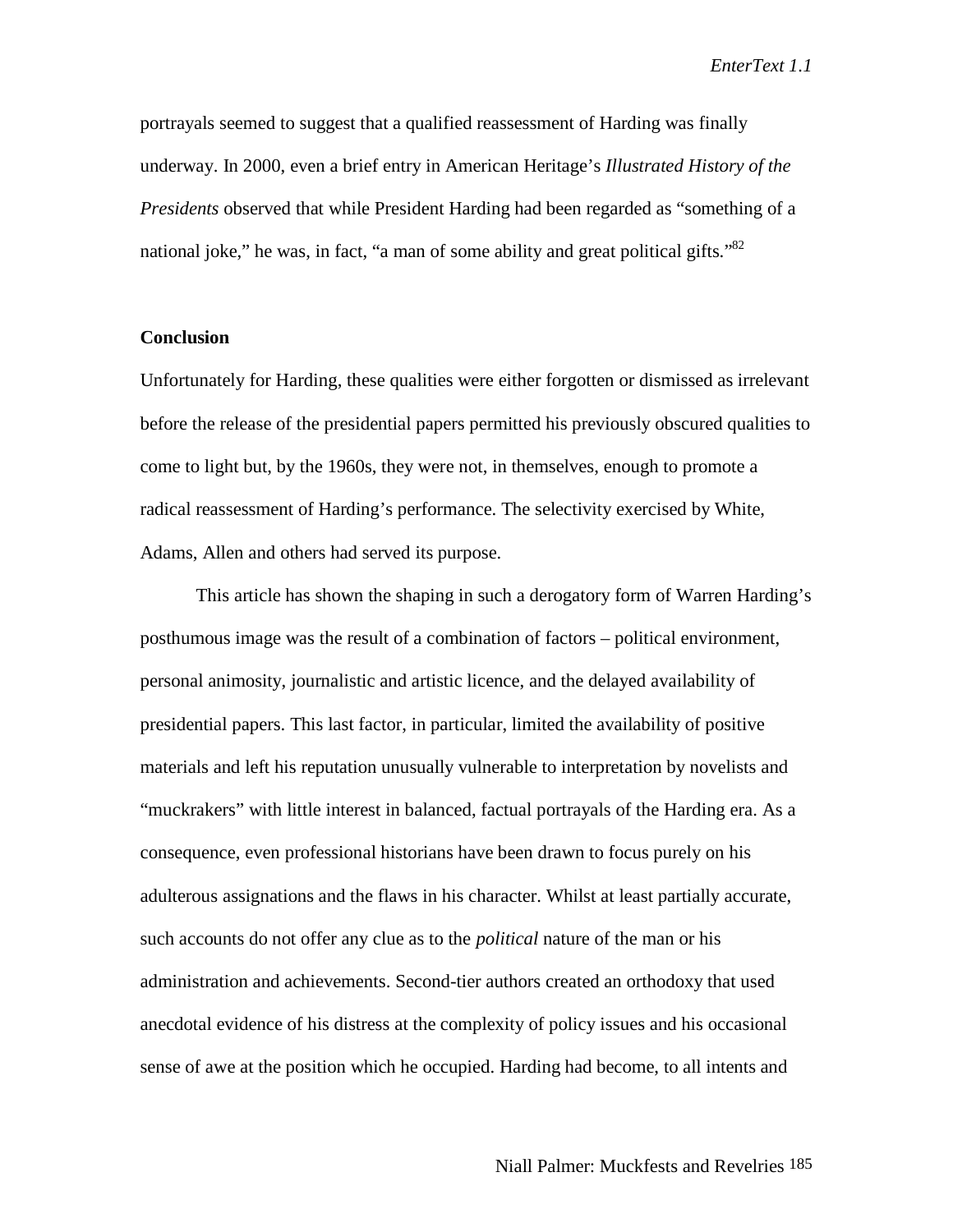purposes, a favourite target of liberal historians who were keen to contrast the virtues of the "imperial" presidential style, with its focus on battling social injustices at home and insidious communism abroad, with the "myopic" and "lazy" Republican administrations of the 1921-33 period. Harding was far from lazy (in fact, overwork was one of the major contributors to his sudden death), and certainly not myopic. He proposed diplomatic recognition of the Bolshevik regime in Russia far earlier than his party was prepared to countenance, and fought a three-year battle with isolationists in an effort to prevent America's complete withdrawal from the international stage and the possible revival of international conflict.<sup>83</sup>

A limited number of texts, mostly produced in the 1960s, went some way to correcting this imbalance, but only in the 1990s did writers dare to suggest the existence of a competent and shrewd politician beneath the mountain of gossip and invective which rapidly built up over Harding's reputation after his death in 1923. Harding remains, however, something of an enigma amongst America's Presidents. He still tends to be the butt of humour, and to be emblematic of certain values and approaches to presidential leadership that are anathema to many of the academics who write the historical survey texts of the USA and who vote in the presidential assessments. The small, qualified improvements in his image have not dispelled many of the rumours which have circulated since the 1920s, and are unlikely to progress further while Harding historiography continues to arouse so little interest amongst serious scholars of history and politics.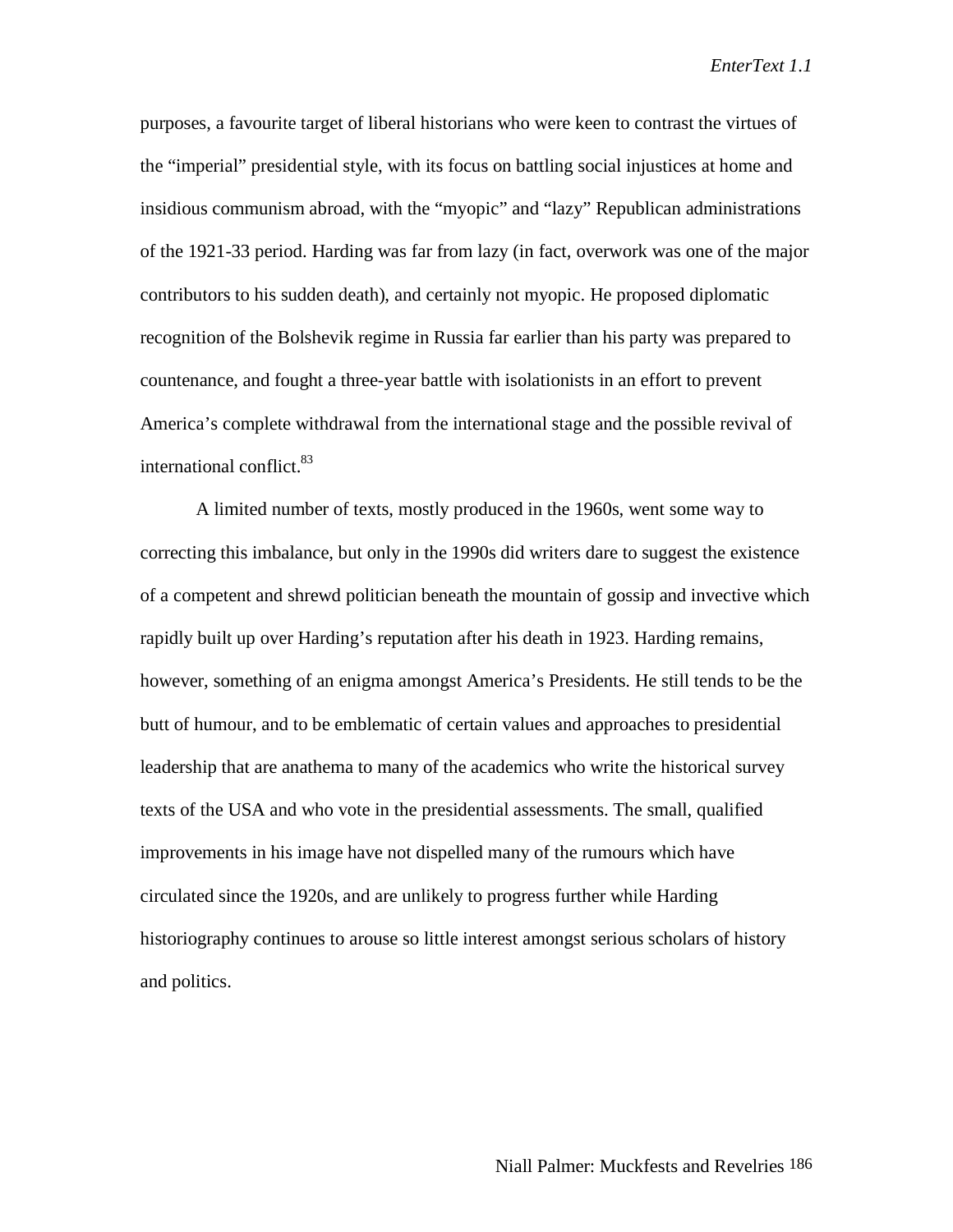#### **Notes**

 $2^2$  For an in-depth analysis and review of recent presidential polls see Robert K. Murray and Tim H. Blessing, *Greatness in the White House: Rating the Presidents* (University Park: Pennsylvania State University Press, 1988). Also see William Ridings, Jr., and Stuart McIver, "1990's Presidential Poll", *Presidential Studies Quarterly 25, 1994-95, 375-77.* 

Steve Neal, "Putting Presidents in their Place", *Chicago Sun-Times,* November 19, 1995, 30-31. <sup>4</sup>

<sup>4</sup> Influenced to some extent by Carter's post-presidential career – another dubious measuring rod.

5 Williams Allen White, *A Puritan In Babylon: The Story of Calvin Coolidge* (New York: Macmillan, 1938), vi.

6 Francis Russell, *The Shadow of Blooming Grove, Warren Harding In His Times* (New York: McGraw Hill, 1968), 605-6.<br><sup>7</sup> *The Outlook.* 125, No.8, June 23 1920, 370.

 For a detailed account of Harding's early career in Ohio, see Randolph C. Downes. *The Rise of Warren Gamaliel Harding, 1865-1920* (Columbus: Ohio State University Press, 1970).

<sup>9</sup> Fall had been a Senate colleague of the President-Elect and was held generally in high regard by his contemporaries, who praised Harding for the appointment which was later to appear to be his worst.

<sup>10</sup> Andrew Sinclair, *The Available Man: The Life Behind the Masks of Warren Gamaliel Harding* (New York: Macmillan, 1965) 185.

 $11$  For the bitter confrontation between Harding and his old Senate colleagues over the "soldiers' bonus", see Robert K. Murray, *The Harding Era: Warren G. Harding and His Administration* (Minneapolis: Minnesota University Press, 1969)*,* 187, and Robert K. Murray, *The Politics of Normalcy: Governmental*

<sup>12</sup> For a good summation of Harding's various positions on the League of Nations and his efforts to reconcile the party's isolationist and internationalist wings, see Thomas A. Bailey, *Woodrow Wilson and the Great Betrayal* (New York: Macmillan, 1945).<br><sup>13</sup> Russell, *Shadow of Blooming Grove*, 449.<br><sup>14</sup> Accounts of Harding's illness and death on the 'Voyage of Understanding' vary considerably. The best

are Robert H. Ferrell, *The Strange Deaths of President Harding*, (Columbia: University of Missouri Press, 1996) and Carl Sferrazza Anthony, *Florence Harding: The First Lady, The Jazz Age and the Death of*

*America's Most Scandalous President* (New York: William Morrow, 1998).<br><sup>15</sup> Michael E. Parrish, *Anxious Decades: America in Prosperity and Depression, 1920-1941* (New York: Norton, 1992), 8.

<sup>16</sup> William Allen White, *Masks In A Pageant* (New York: Macmillan, 1928), 409.<br><sup>17</sup> Ibid, 395.

18 Ibid, 296.

<sup>19</sup> Mark Schorer, ed., *Lewis At Zenith: A Three-Novel Omnibus By Sinclair Lewis* (New York: Harcourt, Brace and Ward, 1961), x.

<sup>20</sup> Ibid<br><sup>21</sup> Parrish, *Anxious Decades*, 8.

<sup>22</sup> Sinclair Lewis, *Babbitt* (London, Jonathan Cape, 1923), 19.<br><sup>23</sup> White, *Masks*, 397.<br><sup>24</sup> White, *Masks*, 397; Lewis, *Babbitt*, 77.<br><sup>25</sup> Lewis, *Babbitt*, 37.<br><sup>26</sup> Samuel Hopkins Adams, *Revelry* (New York: Boni a

 $^{28}$  Ibid, 81.<br> $^{29}$  Ibid, 28.

<sup>30</sup> Ibid, 236-7.<br><sup>31</sup> Sinclair, *Available Man*, 55.<br><sup>32</sup> Randolph C. Downes, "The Harding Muckfest: Warren G. Harding – Chief Victim of the Muck-For-Muck's-Sake Writers and Readers". *Northwest Ohio Quarterly*,*,* 39, 3, 1967, 11.

 1 Eugene P. Trani and David L. Wilson, *The Presidency of Warren G. Harding* (Laurence: University Press of Kansas, 1977), 189.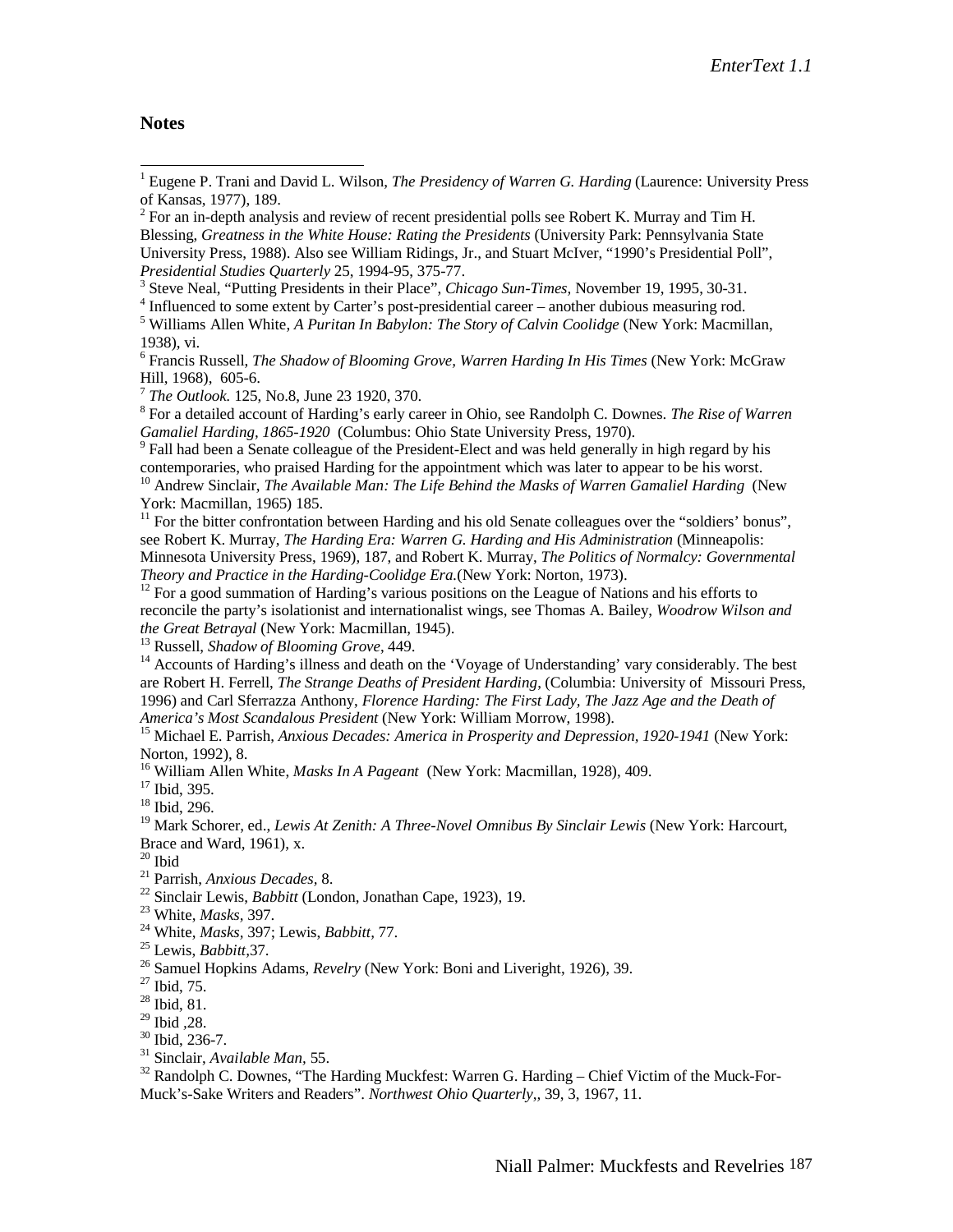$33$  Ibid.

 $34$  Ibid, 10.

<sup>35</sup> Members of the Harding family later denied Britton's allegations, claiming that the president was, in fact, sterile and incapable of producing children. Harding's marriage to Florence Kling DeWolfe produced no

issue.<br><sup>36</sup> Anthony, *Florence Harding*, 530-31.

<sup>37</sup> Nan Britton, *The President's Daughter* (New York: Elizabeth Ann Guild, 1927), 187. <sup>38</sup> Anthony, *Florence Harding*, .533.

39 Gaston Means, *The Strange Death of President Harding, From the Diaries of Gaston B. Means* (New

York: Guild, 1930), 241.

 $^{40}$  Ibid, 262-3.<br> $^{41}$  Sinclair, *Available Man*, vi.

<sup>42</sup> Murray, *The Harding Era*, 519.<br><sup>43</sup> White, *Masks*, 408.<br><sup>44</sup> Ibid, 425.<br><sup>45</sup> Ibid, 421.

<sup>46</sup> Frederick Lewis Allen, *Only Yesterday: An Informal History of the 1920s* (New York: Harper, 1931).<br><sup>47</sup> Murray, *The Harding Era*, 519.<br><sup>48</sup> Allen, *Only Yesterday*, 112.

49 Ibid, 106.

50 Samuel Hopkins Adams, "The Timely Death of President Harding", in Isabel Leighton, ed., *The Aspirin Age 1919-1941* (New York: Simon and Schuster, 1949), 81-104.<br><sup>51</sup> Adams, "The Timely Death", 88.<br><sup>52</sup> Ibid, 103.

<sup>53</sup> Harding shared his befuddlement over taxation with Winston Churchill, then British Chancellor of the Exchequer. In his autobiography, White seems slightly more sympathetic to Harding's predicament, and recalls presidential secretary Judson Welliver's comments, "Lord, Lord, man! You can't know what the president is going through. You see he doesn't understand it; he just doesn't know a thousand things that he ought to know. And he realizes his ignorance, and he is afraid." See William Allen White, *The Autobiography of William Allen White* (New York: Macmillan, 1946), 616. 54 Ibid, 5.

55 Sinclair, *Available Man*, 154 56 Ibid, 297*.* 57 Ibid, 245.

58 Ibid, 245-6.

 $59$  There were, quite literally, gaps in Russell's text. The Harding family took Russell to court to have certain reprinted passages from Hardings letters excised from the final version of the book. They succeeded, but Russell kept the blank spaces as part of his text. Russell, Shadow.

<sup>60</sup> Elizabeth Stevenson, *Babbitts and Bohemians: From the Great War to the Great Depression* (New Brunswick: Transaction, 1998), 87.<br><sup>61</sup> Murray, *Harding Era*, 519

61 Murray, *Harding Era*, 519 62 Trani and Wilson, *Presidency of Warren G. Harding,* 103. The speech was bitterly attacked by the *Selma Times-Journal* for challenging the "cherished tradition of white supremacy". For reports of the speech and its reception, see "The Negro's Status Declared By The President", *The Literary Digest,* 71, 8 19 November, 1921, 7.<br><sup>63</sup> Trani and Wilson, *Presidency of Warren G. Harding*, 209.

<sup>64</sup> Charles L. Mee Jr., *The Ohio Gang: The World of Warren G. Harding*, An Historical Entertainment. (New York: Evans, 1981).<br>
<sup>65</sup> Robert Plunkett, *My Search For Warren Harding* (New York: Knopf, 1983).

<sup>66</sup> Gore Vidal, *Hollywood: A Novel of America in the 1920s* (New York: Random House, 1989), 75. <sup>67</sup> Ibid, 370.

68 Ibid, 401.

69 Ibid, 435.

 $70$  Ibid.

 $71$  Ibid, 510.